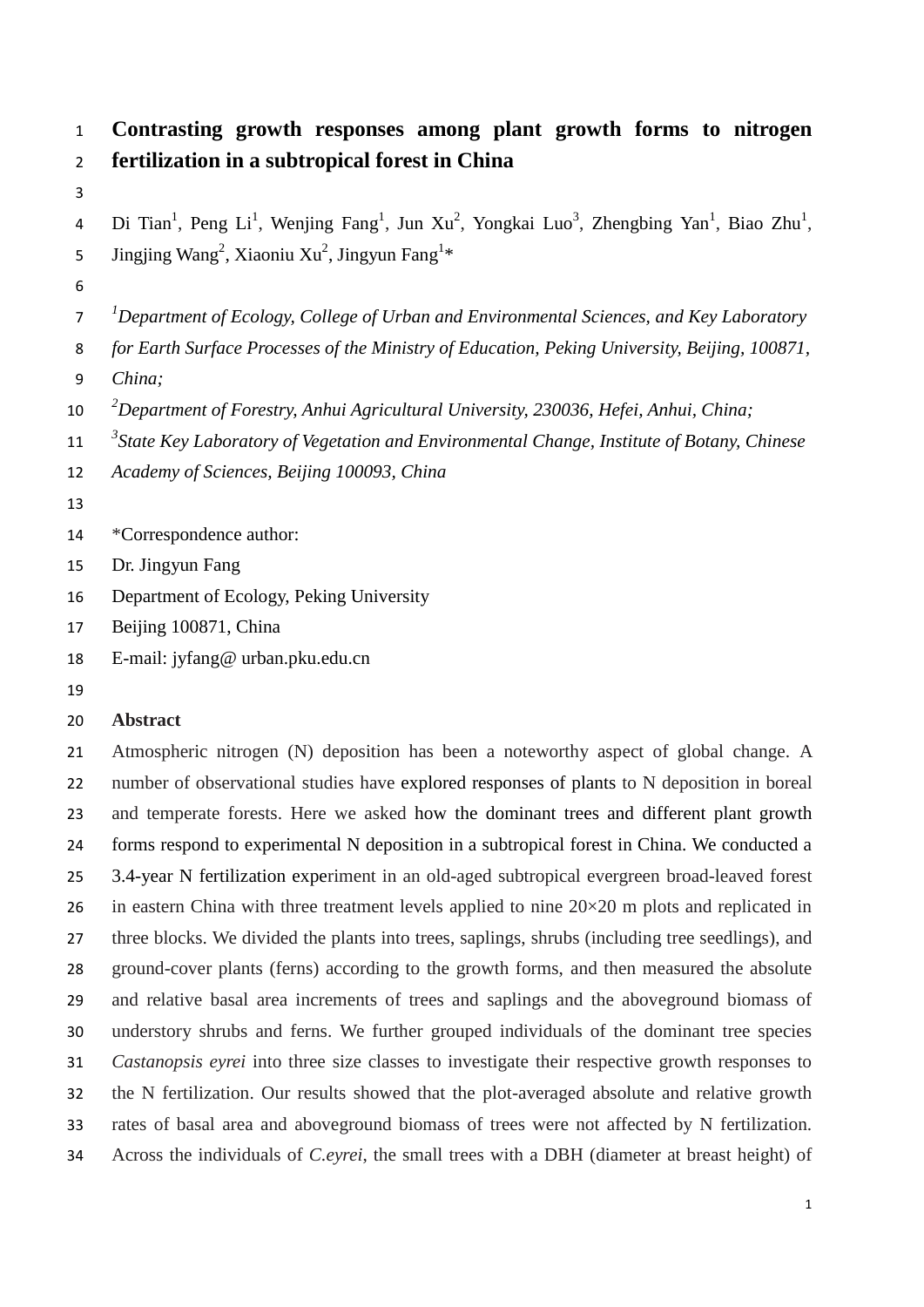35 5-10 cm has declined by 66.4% and 59.5%, respectively, in N50 (50 kg N ha<sup>-1</sup> yr<sup>-1</sup>) and N100 36 fertilized plots (100 kg N ha<sup>-1</sup> yr<sup>-1</sup>), while the growth of median and large trees with a DBH of >10 cm has not significantly changed with the N fertilization. The growth rate of small trees, saplings and the aboveground biomass of understory shrubs and ground-cover ferns decreased significantly in the N fertilized plots. Our findings suggested that N might not be a limiting nutrient in this mature subtropical forest, and the limitation of other nutrients in the forest ecosystem might be aggravated by the enhanced N deposition, potentially resulting in an adverse effect on the development of natural subtropical forest.

**Key-words:** *Castanopsis eyrei*, N fertilization, plant growth, shrub layer, subtropical forest,

tree layer, ground-cover fern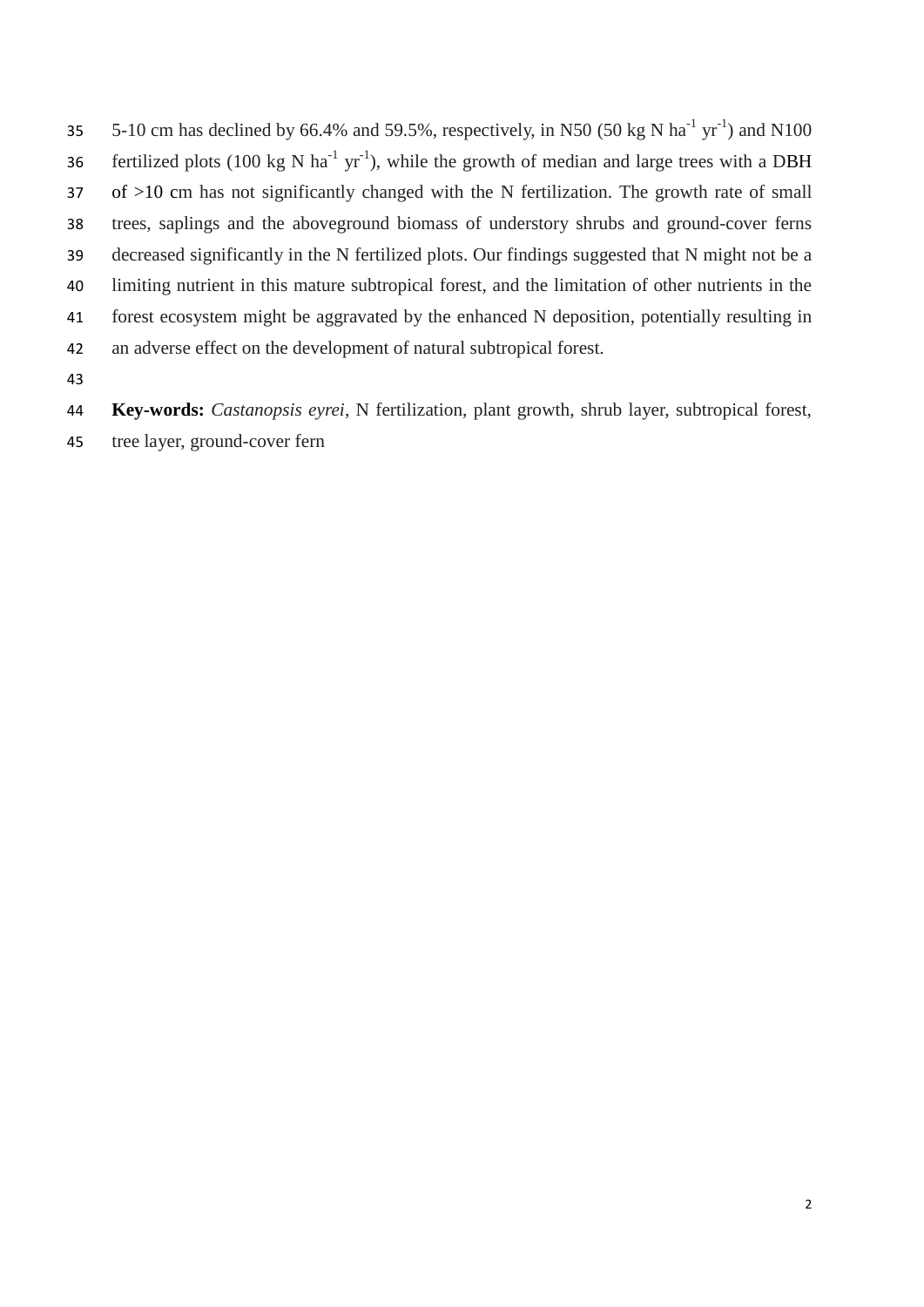#### **1 Introduction**

 Atmospheric nitrogen (N) deposition is a globally prevalent phenomenon (Galloway *et al*. 2004). It has become a serious issue in China with the drastic increase of nitrogen oxides emissions, producing considerable effects on terrestrial ecosystems (Liu *et al*. 2013). On the one hand, most forest ecosystems show increased productivity and stand biomass with N deposition (Magnani *et al*. 2007). A recent study employing a model simulation suggests that N deposition has contributed to a 4.8% increase in the total carbon (C) storage of China's forests between 1981 and 2010 (Gu *et al*. 2015). On the other hand, N deposition has reduced species richness in terrestrial ecosystems (Lu *et al*. 2010; Dirnböck *et al*. 2014) and, in extreme cases, can cause N saturation with negative effects on ecosystem functioning in forest ecosystems (Aber *et al*. 1998).

 Since the 1990s, N deposition has been simulated with N-fertilization experiments in forest ecosystems to explore the responses of plants and other organisms to nitrogen deposition (e.g., Wright & Tietema 1995; Bobbink *et al.* 2010; Fowler *et al*. 2015). Due to the widespread high amount of N deposition in Europe and America, numerous studies that focused on the growth responses of plants have been carried out in boreal and temperate forests during the past several decades (Magill 2000; Högberg *et al.* 2006). These studies showed that most trees have a positive growth response to N fertilization and therefore have higher potential carbon sequestration because the status of N limitation was largely alleviated by the increasing N inputs (e.g., Thomas *et al*. 2010; BassiriRad *et al*. 2015). However, the understory plants in these forest ecosystems inconsistently showed general negative responses to N enrichment with declined biomass or shifted community structure (Rainey *et al.*1999; Du *et al*. 2014; Dirnböck *et al*. 2014). In addition to the opposite responses of trees and understory plants to N enrichment, differences remained in the effects of N enrichment on single plant growth form in these forests. Generally, the limited light availability in these ecosystems with high tree canopy cover was ascribed to the negative effects of N fertilization (Strengbom & Nordin 2008).

 Recently, the effects of N deposition on tropical forests raised researchers' concern. Fertilization experiments in tropical forests showed different growth responses of trees to nutrient addition among individual size levels, understory shrubs and tree seedlings (Wright *et al*. 2011; Pasquini & Santiago 2012; Santiago *et al*. 2012) which contrasted with the ones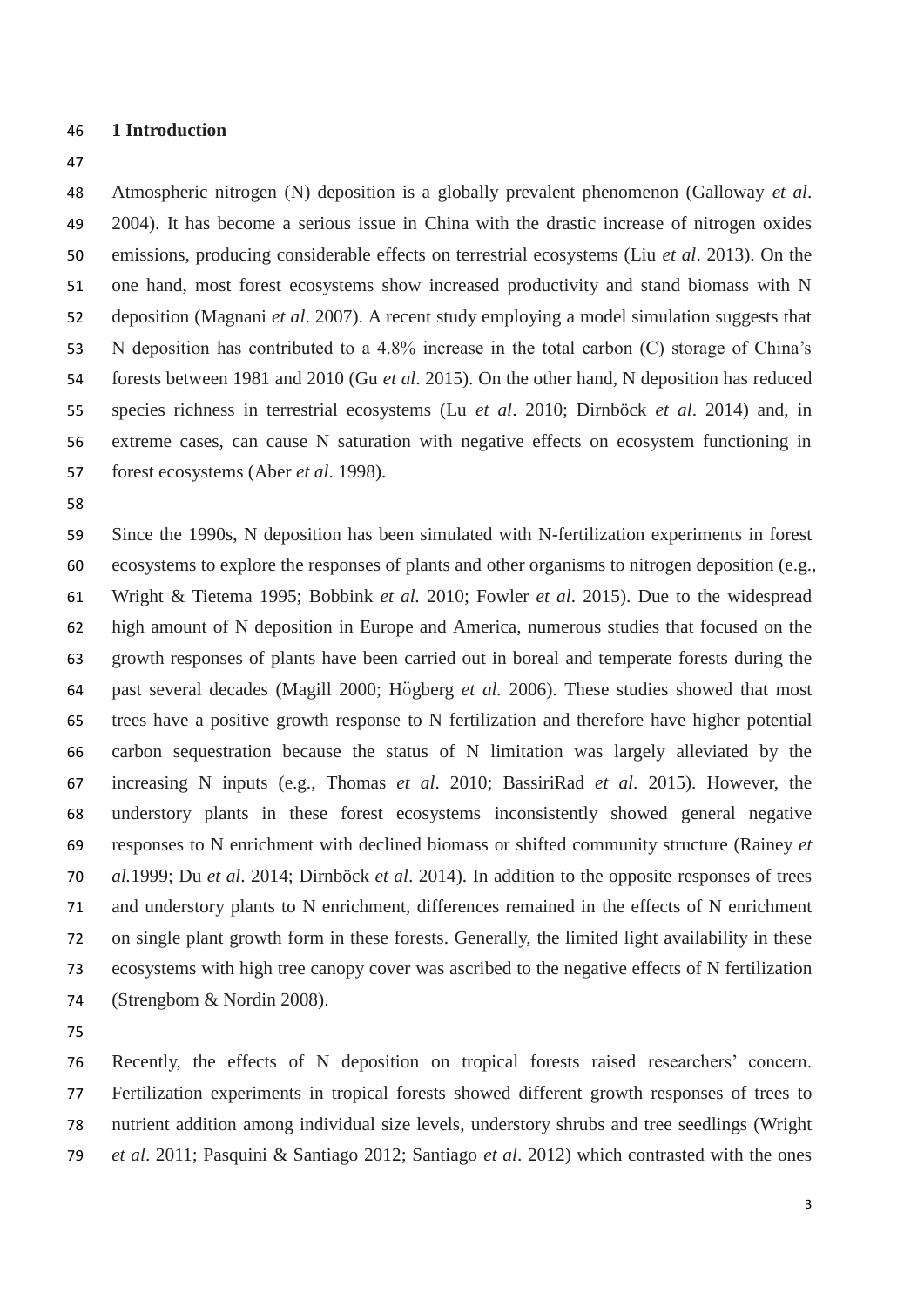found for trees in the previously described experiments. For example, phosphorus (P) fertilization enhanced the growths of small trees and seedlings but had no effect on median and large trees, while N addition did not show any significant effect on plant growth in a lowland tropical forest (Alvarez-Clare *et al*. 2013). In addition to the ubiquitous concept that P was a critical element driving plant growth in tropical forests (Vitousek *et al.* 1991), heterogeneous nutrient limitation that the growths of plants were co-limited by multiple nutrients was further proposed to explain why diverse plants respond differently to nutrient addition (Wright *et al.* 2011; Alvarez-Clare *et al*. 2013; Wurzburger & Wright 2015). Nevertheless, the patterns of specific nutrient limitation and responses of plants to added nutrient among diverse forest ecosystems need further exploration.

 As most of the nutrient fertilization experiments have focused on boreal forests, temperate forests and lowland tropical forests, few studies have investigated the effects of N deposition on subtropical forests despite their broad distribution throughout the world and great contribution to global C sink (Zhou *et al*. 2013; Yu *et al*. 2014; Huang *et al*. 2015).With the increasing N deposition in subtropical region, especially in central and eastern China (Du *et al.* 2014), it's important to diagnose the nutrient limitation and evaluate the responses of different plant growth forms to N deposition in subtropical forests for the assessment of carbon sequestration and community dynamics.

 To better predict the responses of subtropical forests and different plant growth forms to N deposition, we carried out a 3.4-year N fertilization experiment with three treatment levels 102 applied to nine 20  $\times$  20 m plots and replicated in three blocks in a subtropical forest in south-eastern China. We attempt to explore whether N is a limiting element in the old-aged evergreen broad-leaved subtropical forest. We hypothesize a positive response of trees to N fertilization, but a negative response of understory growth forms to N fertilization due to the expansion of canopy crown and consequent reduction of light availability.

## **2 Materials and methods**

## **2.1 Study site and experimental design**

 The N fertilization experiment site was located at 30°01'47'' N latitude and 117°21'23'' E longitude at an altitude of 375 metres in the natural conservation zone of Guniujiang in Anhui Province, eastern China. As a commendable representative of the typical subtropical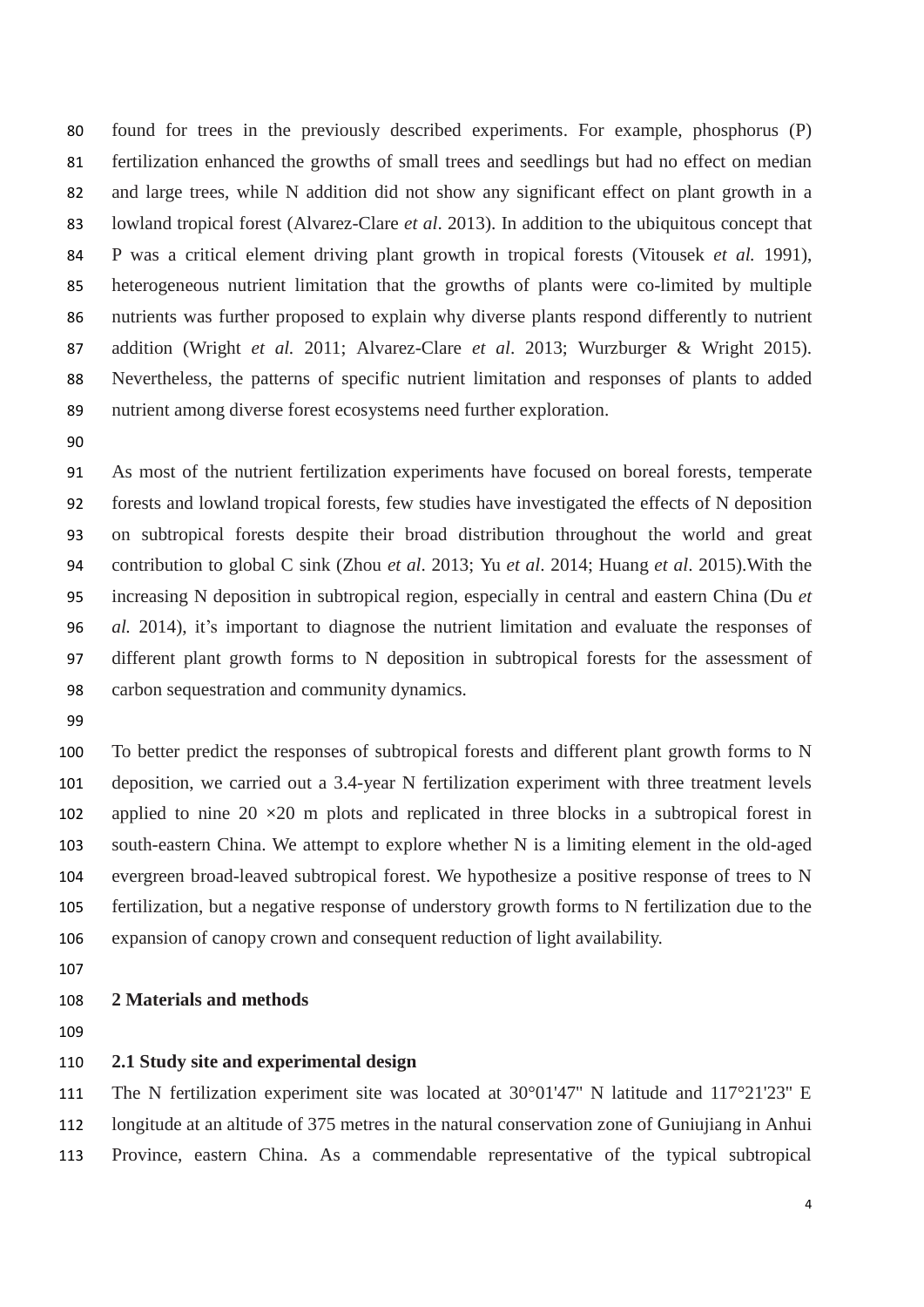broadleaved evergreen forest, the Guniujiang experimental site is an important part of the NEECF (Network of Nutrient Enrichment Experiments in China's Forests) project (Du *et al*. 2013), because of its representativeness in both species composition and landscape structure in the subtropical evergreen forest region. The study area has a humid climate with strong summer monsoons with an annual average precipitation of 1,700 mm and an average annual 119 temperature of 14.9 °C. The soil in this area has been classified as yellow brown earth 120 (Chinese Soil Taxonomic Classification), and the  $pH_{H2O}$  value at 0-10 cm soil depth was  $4.58 \pm 0.05$  (mean  $\pm$ SE). The total nitrogen, phosphorus, NH<sub>4</sub><sup>+</sup>-N and NO<sub>3</sub>-N content in the soil 122 at 0-10 cm depth were 3.23 (0.37), 0.32 (0.02), 0.012 (0.001), and 0.002 (0.0006) mg  $g^{-1}$ , respectively (Li *et al*. 2015).

 The study was conducted in a well-protected, mature subtropical evergreen forest (>300 year age) with a three-layered vertical structure: the canopy tree layer (DBH>5 cm and height>5 127 m); the understory layer of saplings, shrubs and seedlings (DBH $\le$ 5 cm and height $\le$ 5 m); and the ground-cover layer (ferns and herbs). The average density and basal area of trees were 129 1,219 trees ha<sup>-1</sup> and 36.35 m<sup>2</sup> ha<sup>-1</sup>, respectively; *Castanopsis eyrei* was the dominant species (which was also an important species at some other sites in subtropical forests) and accounted for 87% of the total aboveground biomass of trees. The understory saplings and shrubs contained several species, including *Cleyera japonica, Camellia cuspidata, Rhododendron ovatum, Eurya muricata, Cinnamomum japonicum, Cinnamomum subavenium, Sarcandra glabra,* and *C. eyrei*, and other native subtropical evergreen species (Table 1). Two fern species (*Woodwardia japonica* and *Dryopteris hwangshanensis*) and an orchid (*Cymbidium tortisepalum* var. *longibracteatum*) appeared on the floor layer, while *W. japonica* exclusively dominated the floor layer with a coverage of 10%-20%.

 We began N fertilization in March 2011. A randomized block design was used to avoid spatial heterogeneity. We chose three blocks with similar stand growth, species composition and site 141 condition to establish three N treatments in each block: CK (0 kg N ha<sup>-1</sup> yr<sup>-1</sup>), N50 (50 kg N 142 ha<sup>-1</sup> yr<sup>-1</sup>), and N100 (100 kg N ha<sup>-1</sup> yr<sup>-1</sup>). As the amount of wet N deposition in this region 143 was 5.9-7.3 kg N ha<sup>-1</sup> yr<sup>-1</sup>, we applied N fertilization at these two levels to simulate the 144 extreme N deposition cases. In total, nine 20 m  $\times$  20 m plots were established with a 5-10 m 145 buffer zone between each plot. The total  $NH<sub>4</sub>NO<sub>3</sub>$  was divided into 12 dosages and applied to 146 the forest in each month [at](javascript:void(0);) [regular](javascript:void(0);) [intervals.](javascript:void(0);)  $NH<sub>4</sub>NO<sub>3</sub>$  in dosages of 0.48 kg/plot and 0.95 kg/plot were dissolved in 15 L of fresh water, respectively, and then sprayed uniformly in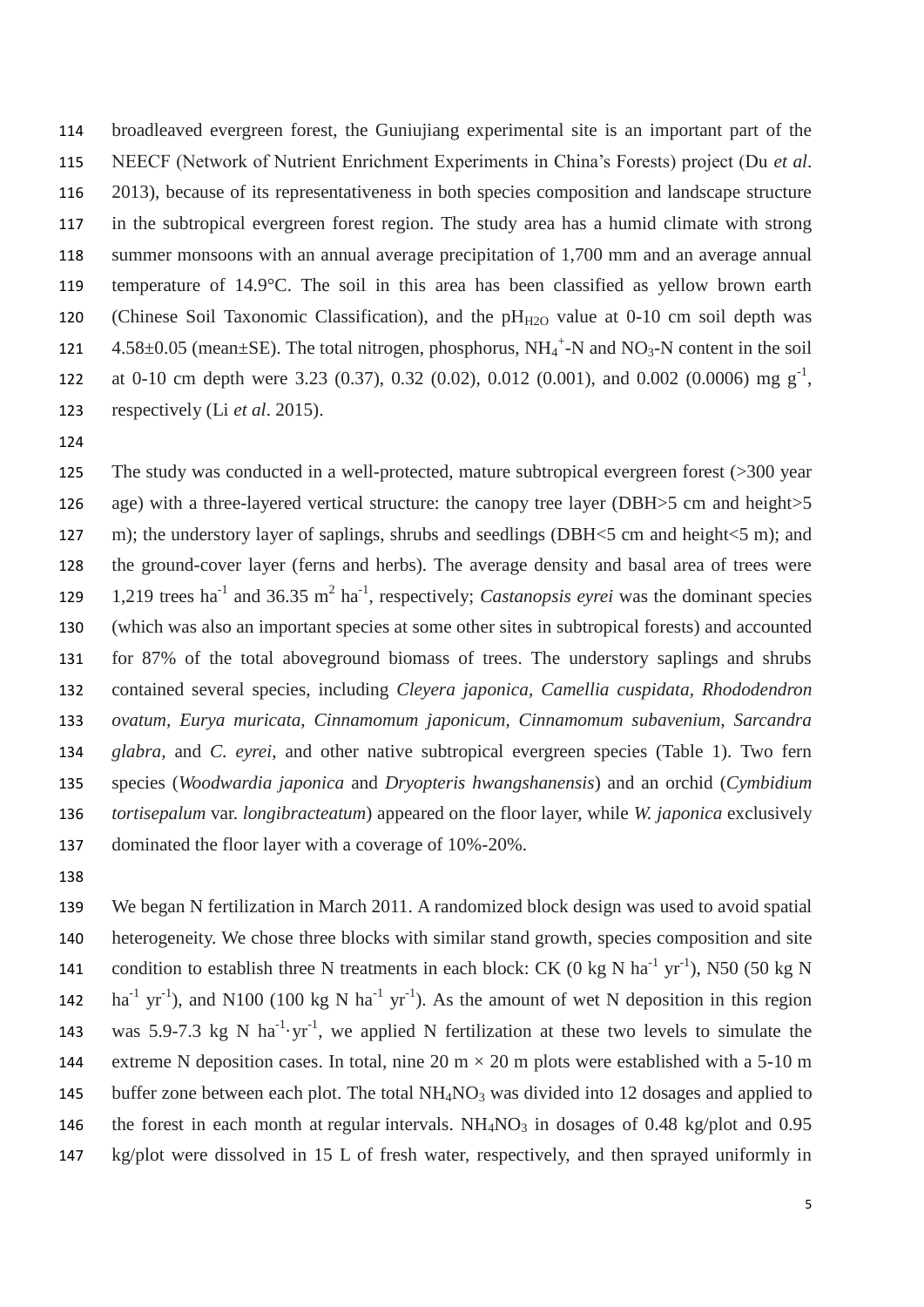N50 and N100 plots using a back-hatch sprayer. The unfertilized plots (controls) were 149 similarly treated with 15 L of fresh water without  $NH<sub>4</sub>NO<sub>3</sub>$ .

### **2.2 Sampling and measurement**

 In March 2011, the species of all trees higher than 2 m in each plot were labelled and their initial DBH (1.3 m) was measured. Then, autonomous band dendrometers made of aluminium tape and springs were installed on trees with a DBH greater than 5 cm. After one month to allow the tapes and springs on the trees to become stable, we began to measure the changes in the gaps on the tapes using vernier callipers (measured in July 2014) and then calculated tree DBH according to the following equation:

 

 $3.14 \times 10$  $DBH = DBH_1 + \frac{X_2 - X_1}{3.14 \times 10}$ = DBH + +

160 where DBH<sub>1</sub> represents the initial DBH (cm) of trees measured in March 2011, and  $X_2$  and  $X_1$  (mm) represent the widths of gaps on the tapes measured in July 2014 and at the beginning of the experiment, respectively.

 The basal area is a common indicator for weighing the biomass of trees. Therefore, tree basal area increments were calculated to indicate the responses of tree biomass to the N fertilization. First, to test community-level responses of tree layer to N fertilization, we calculated the sum 167 of total basal area increase  $(m^2 \text{ ha}^{-2} \text{ year}^{-1})$  of all trees in a plot after 3.4 years of N fertilization and divided this value by the period of N fertilization (3.4 years) to obtain the annual basal area increase rate of the trees (dead trees were not included). Second, relative 170 annual basal area growth rate (RGR,  $m^2$   $m^{-2}$  year<sup>-1</sup>) was used to eliminate the conceivable interferential effects resulting from the differences in the number and size of original individuals among plots according to the following equation, similar to Alvarez-Clare et al.'s method (2013):

 

$$
RGR = \frac{\ln(2014BA) - \ln(2011BA)}{3.4}
$$

176 where RGR represents the relative annual basal area growth rate  $(m^2 m^2 year^{-1})$ , BA indicates the sum of basal area of all trees in each plot, and 3.4 (years) is the N fertilization period.

 Because *C. eyrei* was the only dominant species in the tree layer, we separated it from other tree species and grouped its individuals into three classes based on their DBH values (i.e., 5-10 cm, 10-30 cm and >30 cm) to investigate the effects of N fertilization on the growth of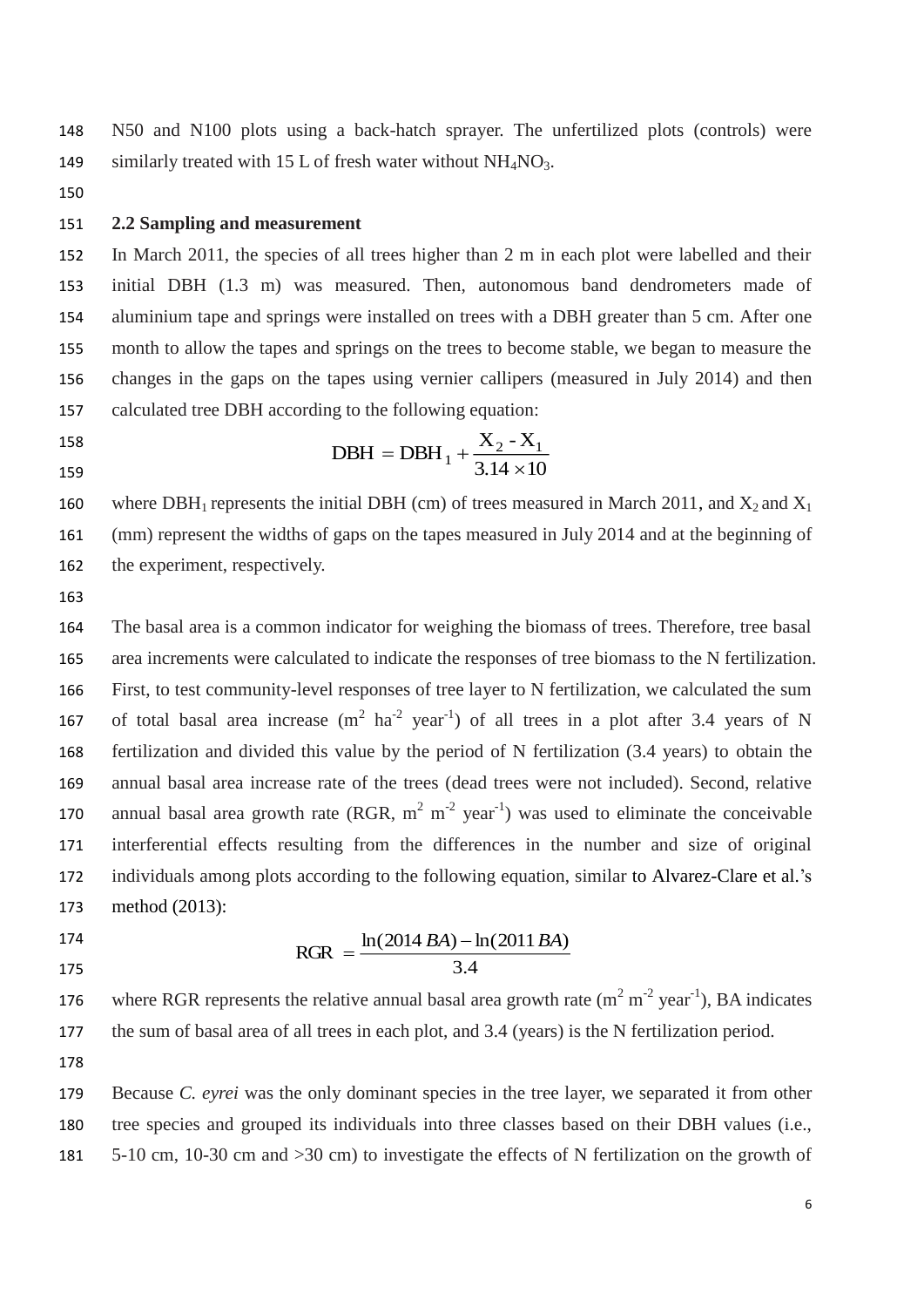trees after removing the plant species and original size factors. During the monitoring of tree growth, dead trees were recorded. Then, we calculated the aboveground biomass increments of trees and the proportion of dead biomass using allometric equations (see Table S1).

 We examined the effects of N fertilization on understory tree saplings distributed in the plots according to their sizes and characteristics. For small trees with DBH<5 cm and height>2 m (defined as "saplings"), DBH was measured at the beginning of N fertilization and in July 2014. Then, annual basal area growth rate and RGR of saplings were calculated based on DBH changes. For very small trees or shrubs with DBH<5 cm and height<2 m (defined as 191 "shrubs/seedlings"), we set two 5 m  $\times$  5 m subplots in each plot along a diagonal direction and investigated the abundance, dominance, basal diameter (diameter at 10 cm above the ground), height and crown diameters of all shrubs/seedlings inside the subplots at two specific times. The first time was at the beginning of N fertilization (March 2011), and the second was in July 2014. The length, width and number of fern leaves were measured carefully in the above-mentioned subplots, and the allometric equations for seven dominant species were then obtained (Table S1). Because the average aboveground biomass of shrubs/seedlings and ferns showed no significant differences across three N treatments before N fertilization in March 2011, we regarded the distribution of these understory shrubs/seedlings and ferns to be homogeneous among the three treatments. Then we identified the effects of N fertilization by comparing the aboveground biomass of shrubs/seedlings and ferns in 2014 among the different treatments. Meanwhile, to investigate the canopy cover and understory light availability, we used a digital camera (Canon, Japan) with a fisheye lens (Sigma circular fisheye) to take photographs of canopy. In each subplot, we put the camera at 1m above ground and took 5 photos upwards from understory.

 In addition, to further explore the influences of N fertilization on plants' growth from biogeochemical aspect at the Discussion part, we measured soil N, P content and pH (for details, see "Methods of soil sampling and nutrient detection" in the Supplementary Materials).

## **2.3 Statistical analysis**

 We used an analysis of variance (ANOVA) to evaluate the effects of N fertilization on basal area increments, RGR, aboveground biomass increments, proportion of dead trees, and aboveground biomass of shrubs/seedlings and ferns. Block and N treatment were both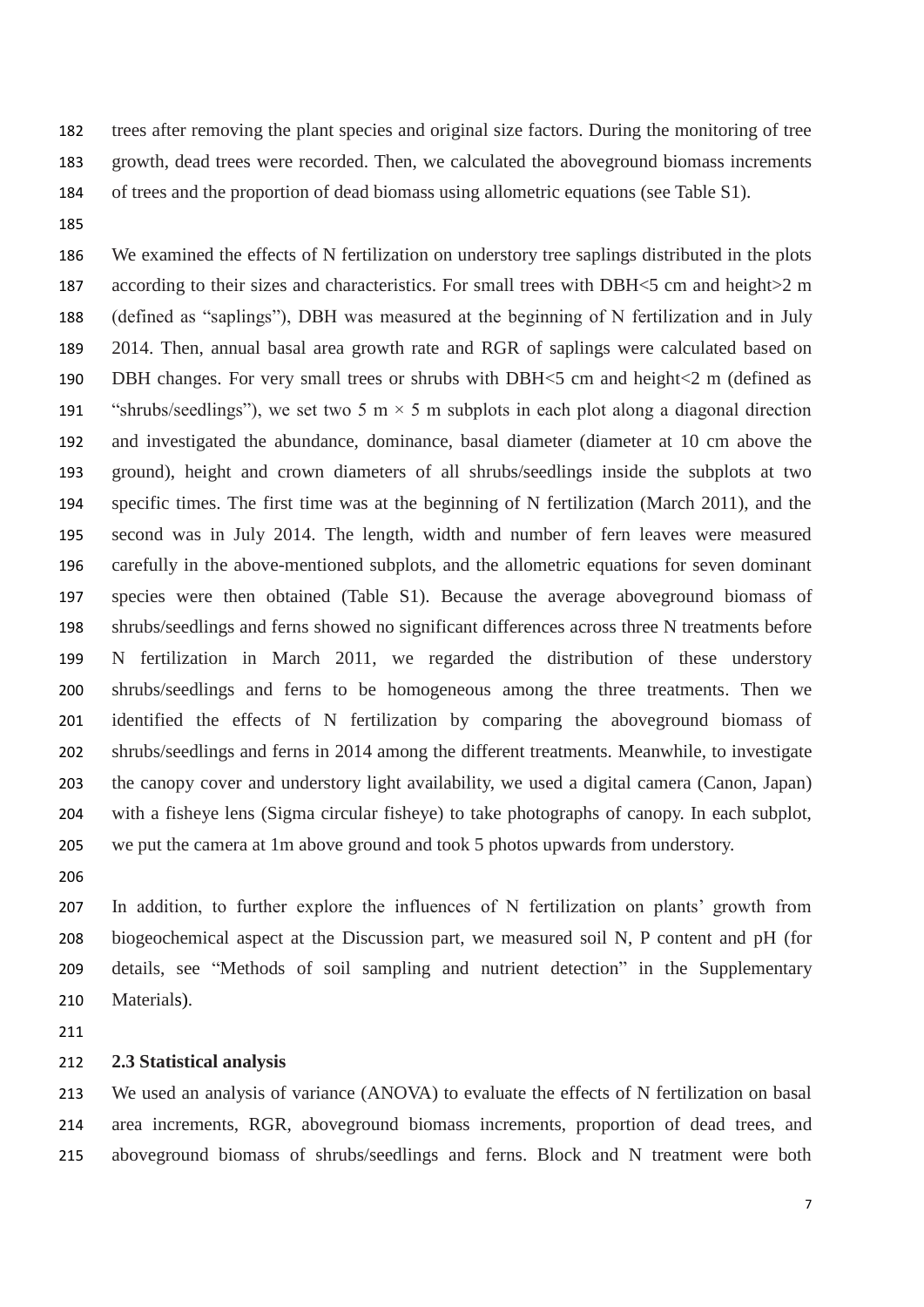regarded as fixed factors in the statistical model. We excluded the interactions between block and N treatment from the model because they do not have ecological meaning. Tukey's honest significant difference (HSD) tests were used to conduct the multi-comparisons among the three N treatments. For the estimation of canopy cover, we followed the detailed procedures of weighted ellipsoidal method using the software of Hemisfer (version 2.16.6) to obtain values of vertical total gap fraction (Fmv) which indicate the proportion of projected light spots to the total projected area (Thimonier *et al .*2010). Then we obtained the values of [1-Fmv] to indicate canopy cover. All statistical analyses were performed in R.3.2 (R Development Core Team, 2010), and all figures were drawn in SigmaPlot 12 (Systat, 2010).

## **3 Results**

## **3.1 Growth responses of trees to N fertilization**

 The increments of absolute basal area, aboveground biomass and RGR of all trees at plot level showed no significant response to N fertilization during 3.4-year N fertilization (Fig. 1a~c). Compared with the unfertilized plots, N50 and N100 fertilized plots showed a tendency toward higher averaged proportions of dead trees' aboveground biomass despite no significant difference between them (Fig. 1d).

 Individuals of the dominant species *C. eyrei* with different initial DBH showed divergent responses of absolute basal area increments and RGR to N fertilization (Fig. 2a-2f). The small trees with a DBH of 5-10 cm growing under unfertilized plots showed greater basal area increments than those growing under N fertilized plots (Fig. 2a, *ptreat* <0.05). Specifically, the N50 and N100 fertilization decreased the absolute basal area increments of small 240 individual trees at rates of 2.2  $\text{cm}^2 \text{ tree}^{-1} \text{ year}^{-1}$  and 1.98  $\text{cm}^{-2} \text{ tree}^{-1} \text{ year}^{-1}$ , respectively, which 241 indicated that the decreasing degrees of the absolute basal area of small trees reached 66.4% and 59.5% in N50 and N100 plots. The small individual trees also showed a tendency toward lower averaged RGR in N fertilized plots although no significant difference was detected 244 between them (Fig. 2d,  $p_{treat} = 0.19$ ). Inconsistent with the negative responses of small trees to N fertilization, the basal area increment and RGR of median *C. eyrei* individuals with DBH of 10-30 cm and large *C. eyrei* individuals with DBH of >30cm showed no significant responses to N fertilization (Fig. 2b-2c and 2e-2f, *ptreat* >0.05 in all cases).

 **3.2 Growth responses of understory saplings, shrubs/seedlings, and ferns to N fertilization**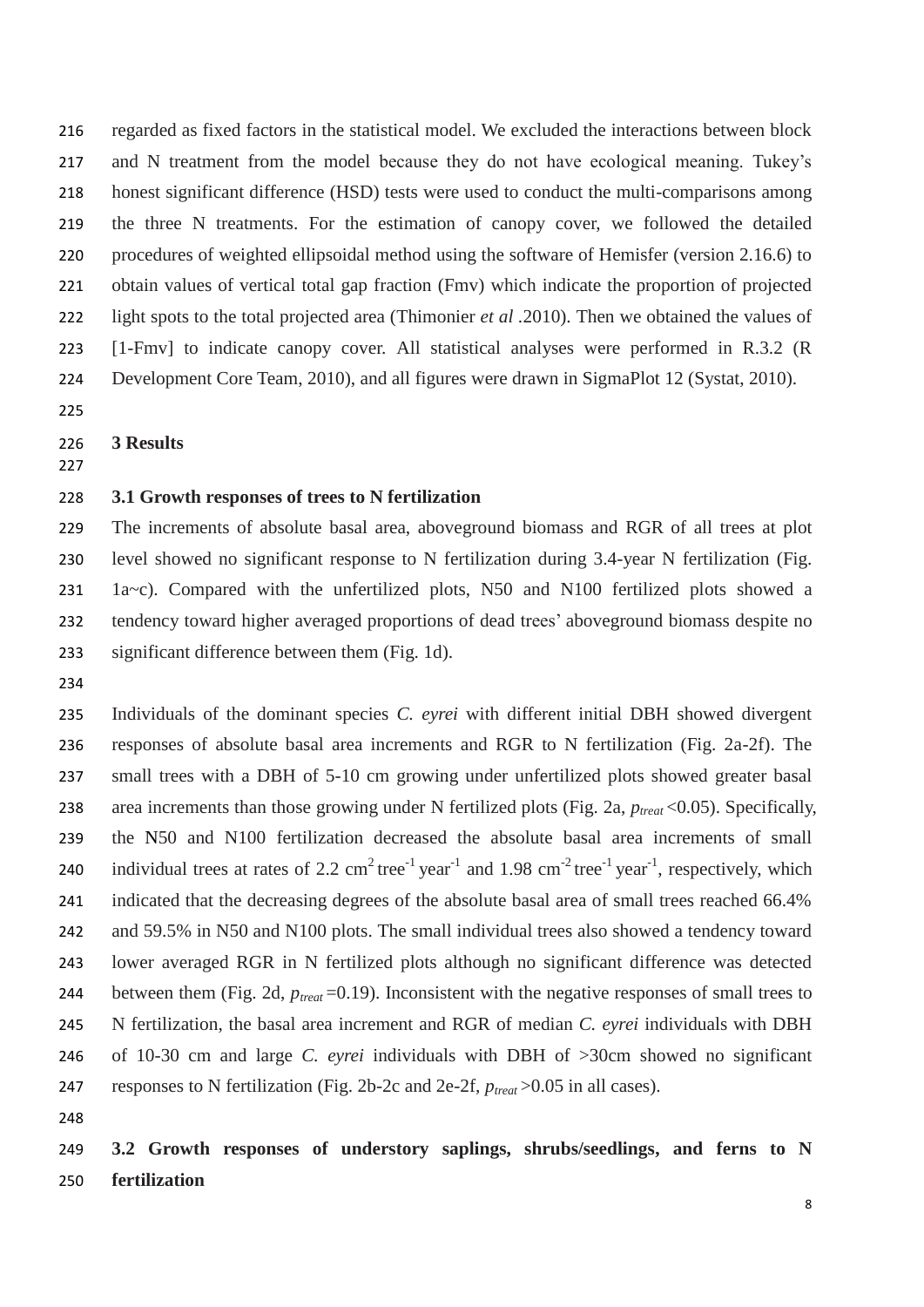Responses of understory saplings to N fertilization were similar to those of small dominant trees*.* Although the annual absolute increments of basal area increments of saplings showed no significant response to N fertilization (Fig. 3a, *p*=0.72), the RGR of sapling growing in N50 and N100 plots showed a substantial decrease at rates of 0.021  $m^2 m^{-2}$  yr<sup>-1</sup> and 0.019  $m^2$   $\text{m}^2$  yr<sup>-1</sup>, respectively, compared to sapling growing in unfertilized plots (Fig. 3b,  $p_{\text{treat}}$  0.001). In addition, a general negative effect of N fertilization also occurred on understory shrubs and ground-cover ferns. The aboveground biomass of seven predominant shrubs/seedlings was drastically decreased by 69.4% and 79.1% in N50 and N100 fertilized 259 plots, respectively, compared with those in the unfertilized plots (Fig. 4a,  $p<0.01$ ). Remarkably, the aboveground biomass of ground-cover ferns significantly declined by 92.4% and 93.4% in N50 and N100 fertilized plots (Fig. 4b, *p*<0.05).

## **4 Discussion**

### **4.1 Growth responses of trees to N fertilization**

 Nutrient limitation was generally determined through evaluating ecosystem feedbacks to nutrient addition (Vitousek 1991; Santiago *et a.* 2012; Alvarez-Clare *et al*. 2013). When the forest ecosystems showed a positive response to added nutrient, e.g., plant growth or rates of physiological processes were promoted, the added nutrient then could be interpreted as limiting to the ecosystem, otherwise, as not limiting to the ecosystem (Santiago 2015). We initially expected positive growth responses of trees exposed to N fertilization in this subtropical forest because N availability in the soil would be enhanced by N fertilization and the potential N limitation of plants in the forest ecosystem could be alleviated. However, contrary to our expectation, we did not observe strong positive growth responses of trees to N fertilization (Figs. 1 and 2). Across individual trees of different sizes and plant growth forms, we only observed substantial negative responses of small trees (5-10 cm DBH; Fig. 2a and 2d) and saplings (Fig. 3a-3b) and weak responses of median and large trees (>10 cm DBH) to N fertilization (Fig. 2b-2c and 2f-2e), which further demonstrated that the growth of trees in this old-aged subtropical forest was not essentially limited by N as hypothesized.

 Contrasted with previous positive responses of trees to N fertilization in boreal and temperate forests which were considered as N limited ecosystems (Högberg *et al*. 2006; Thomas *et al*. 2010; BassiriRad *et al*. 2015), our finding of the unchanged responses of trees to N fertilization was partly consistent with observations of trees from tropical forests (e.g.,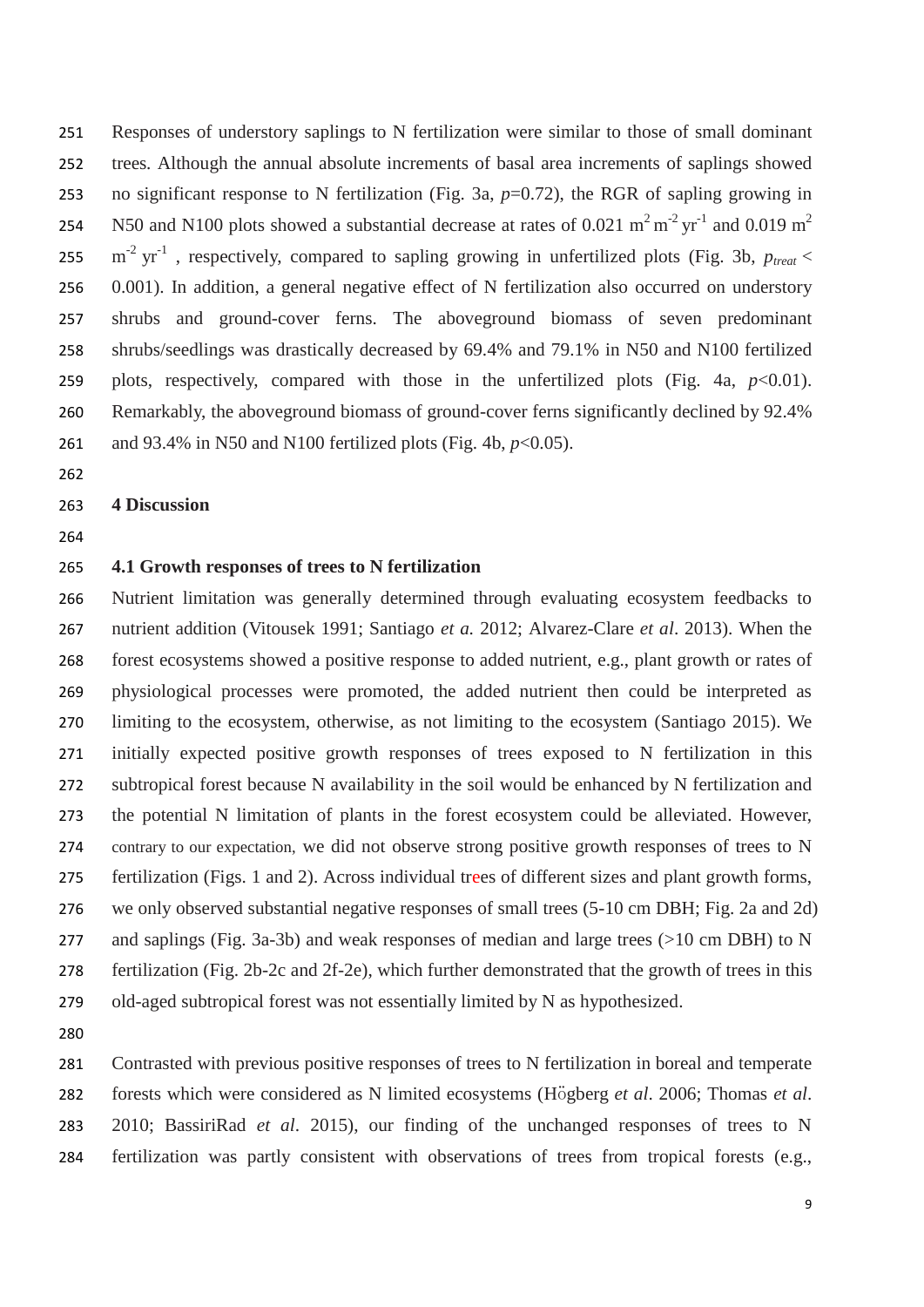Santiago *et al*. 2012; Alvarez-Clare *et al*. 2013). Studies from mature tropical forests have revealed that P availability was a critical element shaping tree species distribution and productivity (Santiago 2016; Dalling *et al.* 2016). Given the similar high-weathered soil properties, humid climatic conditions and dominant evergreen broadleaf trees in mature subtropical forest as those in wet tropical forest, we [speculated](javascript:void(0);) that P limitation rather than N limitation, might have played a key role in influencing growth of plants in subtropical forest.

 As a supplement, we used a P fertilization experiment conducted in another subtropical forest with similar community structure nearby our experiment site to check if P limits plant growth. 294 We applied 50 kg ha<sup>-1</sup> yr<sup>-1</sup> P (P<sub>2</sub>O<sub>5</sub>) to the forest and measured the growth of the dominant tree species (*C. sclerophylla*) following the same steps presented in the 'Materials and methods' section in this paper. After two years' P fertilization, we found that the annual absolute basal area increments and relative basal area in P fertilized plots were 56.0% and 101.5% higher, respectively, than in unfertilized plots (*p*=0.02 and *p*=0.03, respectively, unpublished data). Our results from N fertilization and the supplementary P fertilization experiments indicate that plant growth in subtropical forest ecosystems might be highly limited by P, although it is in great need for further verification in the next studies. Similarly, limitation of other nutrients, such as K (potassium) which was highlighted in tropical forests, and their combination as well as heterogeneous nutrient limitation of specific species and plant growth forms may warrant further consideration in subtropical forests (Wright *et al.* 2011; Santiago *et al.* 2012; Alvarez-Clare *et al*. 2013).

 Moreover, the high spatial heterogeneity in old-aged subtropical forest, similar to tropical forests, could be a possible explanation for the lack of significant responses of plot-averaged basal area growth, RGR, aboveground biomass of trees with a DBH of >5cm and the proportion of dead trees to N fertilization. In eastern China, the distributions of subtropical forest stands are quite topographically fragmented, while relative flat stands are required to avoid N losses and minimize spatial heterogeneity among experimental treatments. The actual distribution and topography of the subtropical forests limited the number of replications in the N fertilization experiment. This limitation might reduce the statistic power of N treatment on plot-averaged plant growth rate which has been pointed out in previous studies (Alvarez-Clare *et al*. 2013). Hence, long-term monitoring of the trees might provide another choice for accurate evaluating of the forest dynamics with N fertilization.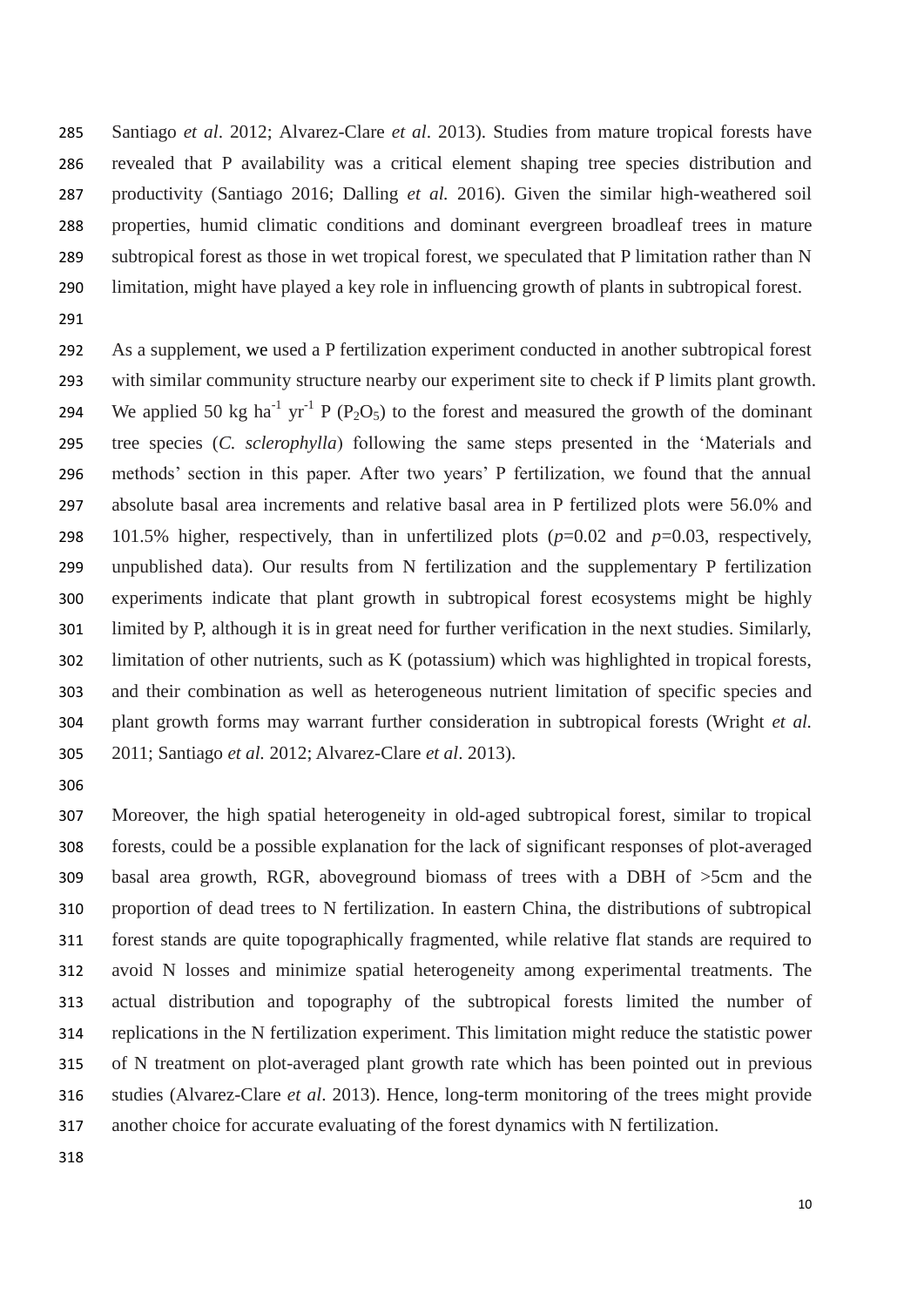## **4.2 Growth responses of small trees, understory saplings, shrubs/seedlings and ferns to N fertilization**

 Although the positive responses of small or juvenile trees to nutrient fertilization has been reported in boreal, temperate and tropical forest (e.g., Högberg *et al.* 2006; Bedison & McNeil 2009; Alvarez-Clare *et al*. 2013), our results showed a remarkable negative effect of N fertilization on small-sized plants including trees, understory saplings, shrubs/seedlings and ferns. During our field investigation, we also found that the average proportion of dead trees (Fig. 1d) tended to increase in N fertilized plots although the result was not statistically significant (*ptreat* =0.50). Additionally, the ground-cover ferns in N100 plots almost disappeared after 3.4-year N fertilization (personal observation). Given the high stand density in this mature subtropical forest, we suggest that N fertilization might potentially lead to increased self- and alien-thinning of individuals through decreasing understory light availability.

 The pivotal role of light availability in the eco-physiological processes of understory growth forms has been widely recognized (Santiago 2015). Due to the limited light availability, understory plants may not be able to incorporate the added nutrient and promote their photosynthetic rates (Alvarez-Clare *et al*. 2013). Nevertheless, a study conducted in tropical forest with thick canopy showed that photosynthetic process could be enhanced by nutrient addition even under low light availability (Pasquini & Santiago 2012). In a sharp contrast, the study conducted in an Australian rainforest revealed that understory seedlings increased growth when the light availability was high, but showed no significant response to nutrient fertilization in low lights (Thompson *et al.* 1988). These studies, together with our field observations, suggest that the growth of understory plants is largely co-limited by nutrient and light availability in the local environment. Further, our results of forest canopy cover estimated by photographic fisheye showed no significant differences between unfertilized 345 (0.77 $\pm$ 0.01) and N fertilized plots (0.76 $\pm$ 0.04 and 0.72 $\pm$ 0.01 in N50 and N100 plots, respectively), which was consistent with the findings of Lu et al. (2010). Although the understory light irradiance fluctuated largely during a day and was very hard to detect precisely, our measurements of forest canopy cover provided a rough evaluation for light availability. The results might indicate that other factors in addition to the low light availability in this old-aged forest had also played a crucial role in influencing understory plants during 3.4 years' N fertilization.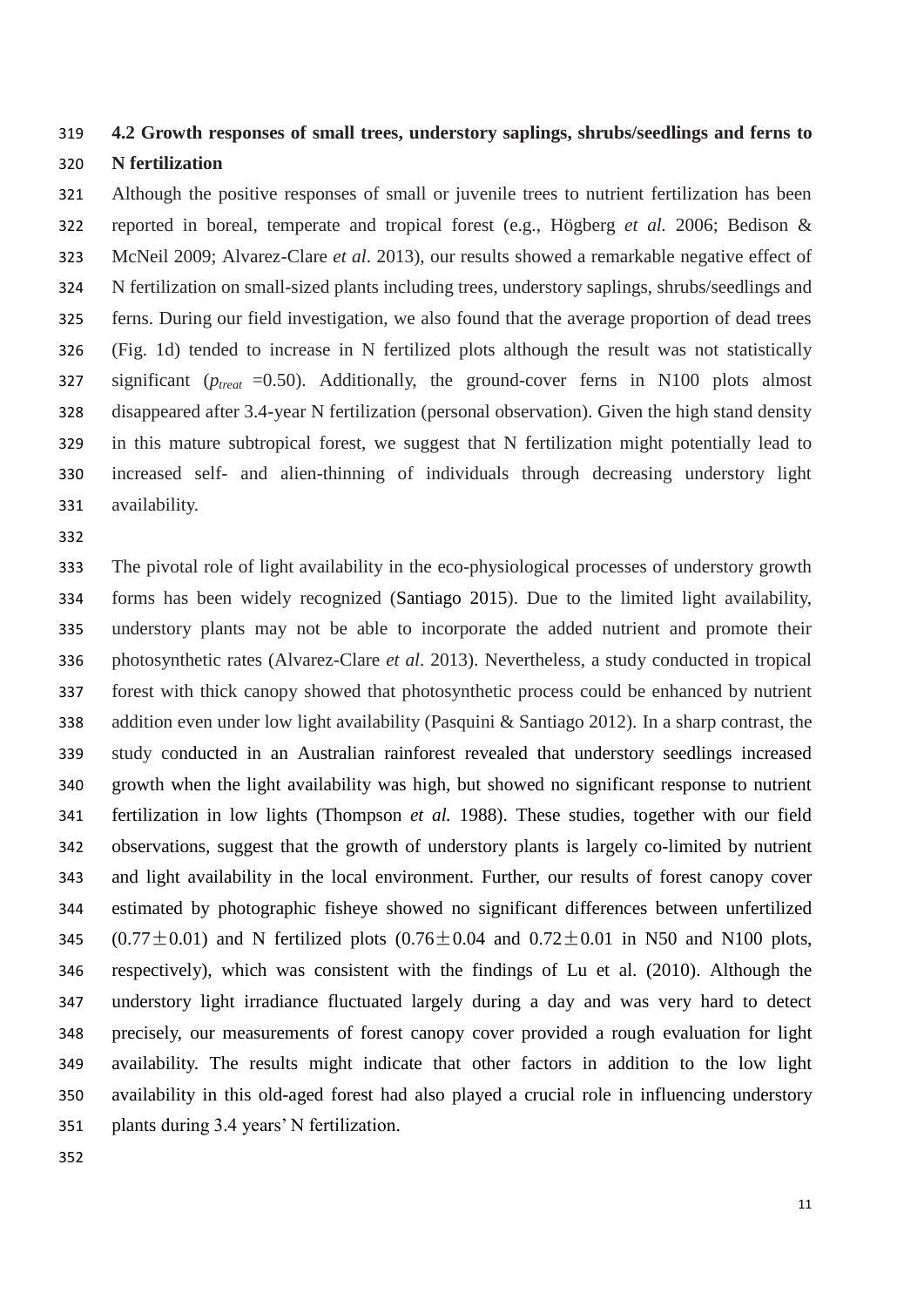## **4.3 Potential N saturation and plant growth**

 The striking biomass reduction of the understory plants, especially ferns, in response to N fertilization in our study well corroborated the similar findings in an old-aged tropical forest at Mt. Dinghushan in China (Lu et al., 2010). Also, consistent with previous studies obtained from boreal, temperate and tropical forests (Rainey *et al.* 1999; Alvarez-Clare *et al.* 2013; Dirnböck *et al.* 2014), our experiment revealed that understory small-sized plants responded sensitively to nutrient fertilization, which might indicate a possibility of N saturation in the subtropical forest. According to the definition of N saturation addressed by Aber et al. (1989), the drastic decrease of understory ferns, shifted composition of understory plant community, and cation imbalances of understory species after 7 years' chronic N fertilization at Harvard Forest, USA, could be interpreted as useful indicators of N saturation (Rainey *et al.* 1999). Moreover, a 6-year N fertilization experiment in an old-aged tropical forest at Mt. 366 Dinghushan also showed signs of N saturation, such as significant increases in nitrate  $(NO<sub>3</sub>-)$  leaching, inorganic N concentration and N2O emissions of soils, and soil acidification (Lu *et al.* 2014; Chen *et al.* 2015). In our experiment, we observed mild soil acidification and increased soil N concentration in high N fertilized plots (Fig. S1). Combined with the negative responses of understory plants, we suggest that the 3.4-year N fertilization in this mature subtropical forest site has potentially caused N saturation, but further observations are required.

### **5. Conclusion**

 Contrasting growth responses among plant growth forms to N fertilization were present in the mature subtropical evergreen forest in this study. Overall growth of trees at the plot level showed no significant responses to the N fertilization; however, if the dominant tree species *C. eyrei* was grouped into three DBH classes, the basal area increment of small trees with a DBH of 5-10 cm declined 66.4% and 59.5% in N50 and N100 fertilized plots, respectively, while the growth of median and large trees with a DBH of >10 cm showed weakly responses to N fertilization. The growths of understory saplings, shrubs/seedlings, and ground-cover ferns showed a negative response to N fertilization. Our results indicated that N might not be a limited nutrient in this subtropical forest and that other nutrient and light availability may potentially co-limit growth of plants with different growth forms. Our data also suggested that even short-term N fertilization might have caused N saturation in this mature subtropical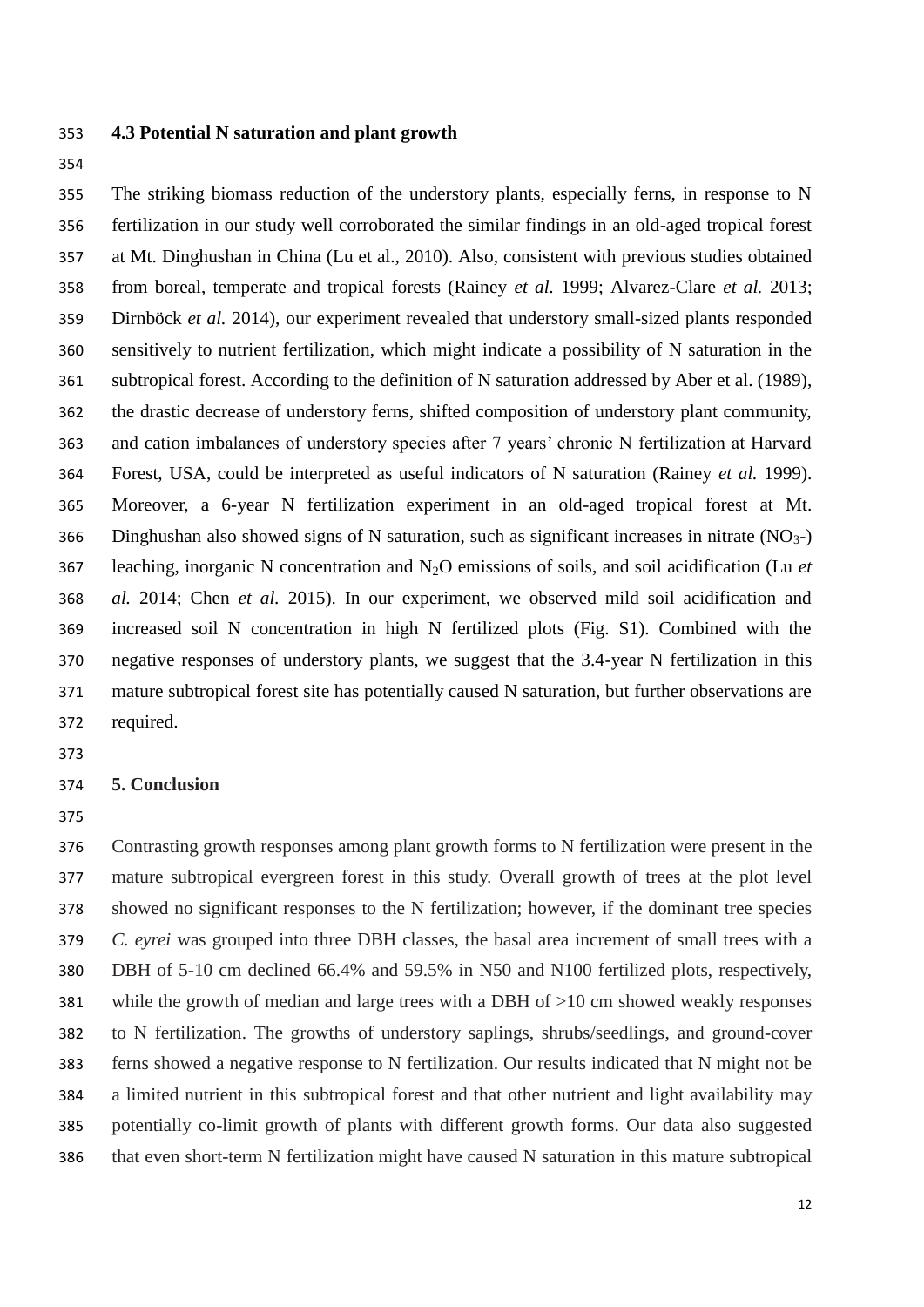- forest and the limitation of other nutrients might be amplified with increasing N addition.
- 

 *Funding:* This study was funded by the National Natural Science Foundation of China (31321061 and 31330012).

 *Acknowledgements:* We wish to thank Bernhard Schmid, Gianalberto Losapio, Lilian Dutoit, Peter Schmid and Jessica Baby for their helpful suggestions on the manuscript, and the editor and two anonymous reviewers for their insightful comments that greatly improved this manuscript. We also thank the Sino-German Center for Research Promotion for the participation in a summer school in Jingdezhen (GZ1146).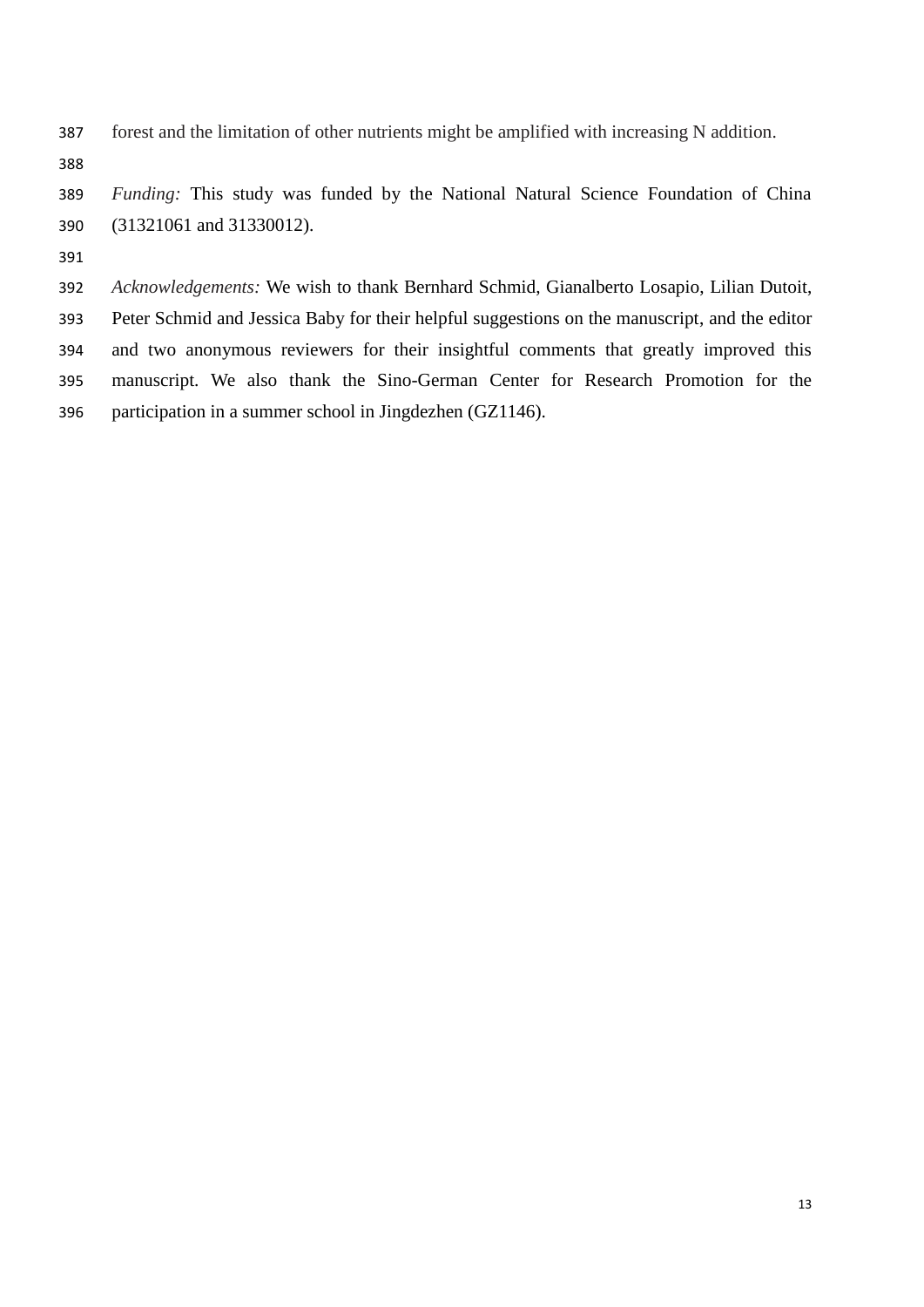#### **References**

- Aber, J., McDowell, W., Nadelhoffer, K., Magill, A., Berntson, G., Kamakea, M., McNulty, S., Currie, W., Rustad, L., and Fernandez, I.: Nitrogen saturation in temperate forest ecosystems: hypotheses revisited, BioScience, 48, 921-934, 1998.
- Alvarez-Clare, S., Mack, M.C., and Brooks, M.: A direct test of nitrogen and phosphorus limitation to net primary productivity in a lowland tropical wet forest, Ecology, 94, 1540-1551, 2013.
- BassiriRad, H., Lussenhop, J.F., Sehtiya, H.L., and Borden, K.K.: Nitrogen deposition potentially contributes to oak regeneration failure in the Midwestern temperate forests of the USA, Oecologia, 177, 1-11, 2015.
- Bedison, J.E., and McNeil, B.E.: Is the growth of temperate forest trees enhanced along an ambient nitrogen deposition gradient?, Ecology, 90, 1736-1742, 2009.
- Bobbink, R., Hicks, K., Galloway, J., Spranger, T., Alkemade, R., Ashmore, M., Bustamante, M., Cinderby, S., Davidson, E., and Dentener, F.: Global assessment of nitrogen deposition effects on terrestrial plant diversity: a synthesis, Ecol. Appl., 20, 30-59, 2010.
- Chen, H., Gurmesa, G.A., Zhang, W., Zhu, X.M., Zheng, M.H., Mao, Q.G., Zhang, T., and Mo, J.M.: Nitrogen saturation in humid tropical forests after 6 years of nitrogen and phosphorus addition: Hypothesis testing, Functional Ecol., 30(2), 305-313, 2015.
- Dalling, J. W., Heineman, K. Lopez, O. R., Wright, S. J., and Turner, B. L. in : The Paradigm of Phosphorus Limitation, Tropical tree physiology, eds. Goldstein, G., and Santiago, L.S., Springer International Publishing, Switzerland, pp.261-274, 2016.
- Dirnböck, T., Grandin, U., Bernhardt‐Römermann, M., Beudert, B., Canullo, R., Forsius, M., Grabner, M.T., Holmberg, M., Kleemola, S., and Lundin, L.: Forest floor vegetation response to nitrogen deposition in Europe, Global Change Biol., 20, 429-440, 2014.
- Du, E.Z., Zhou, Z., Li, P., Hu, X.Y., Ma, Y.C., Wang, W., Zheng, C.Y., Zhu, J.X., He, J.S., and Fang, J.Y.: NEECF: a project of nutrient enrichment experiments in China's forests, J. Plant Ecol., 6, 428-435, 2013.
- Du, E.Z., Liu, X.Y., and Fang, J.Y.: Effects of nitrogen additions on biomass, stoichiometry and nutrient pools of moss *Rhytidium rugosum* in a boreal forest in Northeast China, Environ. Poll., 188, 166-171, 2014.
- Fowler, Z. K., Adams, M. B., and Peterjohn, W. T.: Will more nitrogen enhance carbon storage in young forest stands in central Appalachia?, For. Ecol. Manage., 337, 144-152, 2015.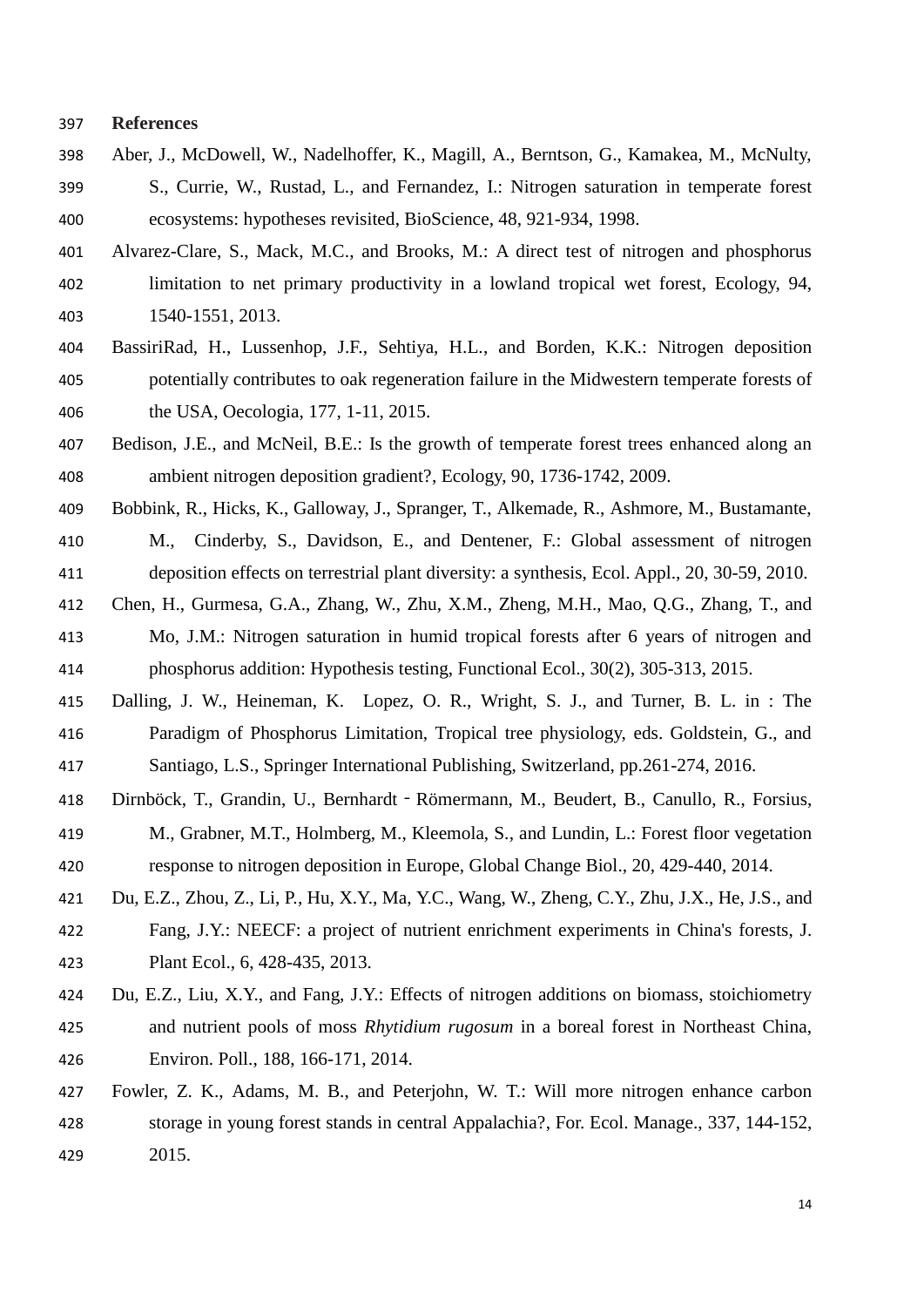- Galloway, J.N., Dentener, F.J., Capone, D.G., Boyer, E.W., Howarth, R.W., Seitzinger, S.P.,
- Asner, G.P., Cleveland, C., Green, P., and Holland, E.: Nitrogen cycles: past, present, and future, Biogeochemistry., 70, 153-226, 2004.
- Gu, F.X., Zhang, Y.D., Huang, M., Tao, B., Yan, H.M., Guo, R., and Li., J.: Nitrogen deposition and its effect on carbon storage in Chinese forests during 1981–2010, Atmos. Environ., 123, 171-179, 2015.
- Huang, Y.M., Kang, R., Mulder, J., Zhang, T., and Duan, L.: Nitrogen saturation, soil acidification, and ecological effects in a subtropical pine forest on acid soil in southwest China, J. Geophys. Res., 120, 2457-2472, 2015.
- Högberg, P., Fan, H.B., Quist, M., Binkley, D., and Tamm, C. O.: Tree growth and soil acidification in response to 30 years of experimental nitrogen loading on boreal forest, Global Change Biol., 12, 489-499, 2006.
- Li, P., Han, W.X., Zhang, C., Tian, D., Xu, X.X., and Fang, J.Y.: Nutrient resorption of Castanopsis eyrei varies at the defoliation peaks in spring and autumn in a subtropical forest, Anhui, China, Ecol. Res., 30, 111-118, 2015.
- Liu, X.J., Zhang, Y., Han, W.X., Tang, A.H., Shen, J.L., Cui, Z.L., Vitousek, P., Erisman, J. W., Goulding, K., and Christie, P.: Enhanced nitrogen deposition over China, Nature, 494, 459-462, 2013.
- Lu, X.K., Mao, Q.G., Gilliam, F. S., Luo, Y.Q., and Mo, J.M.: Nitrogen deposition contributes to soil acidification in tropical ecosystems, Global Change Biol., 20, 3790-3801, 2014.
- Lu, X.K., Mo, J.M., Gilliam, F.S., Zhou, G.Y., and Fang, Y.T.: Effects of experimental nitrogen additions on plant diversity in an old‐growth tropical forest, Global Change Biol., 16, 2688-2700, 2010.
- Magill, A. H., Aber, J. D., Berntson, G. M., McDowell, W. H., Nadelhoffer, K. J., Melillo, J. M., and Steudler, P.: Long-term nitrogen additions and nitrogen saturation in two temperate forests, Ecosystems, 3, 238-253, 2000.
- Magnani, F., Mencuccini, M., Borghetti, M., Berbigier, P., Berninger, F., Delzon, S., Grelle, A., Hari, P., Jarvis, P. G., and Kolari, P.: The human footprint in the carbon cycle of
- temperate and boreal forests, Nature, 447, 849-851, 2007.
- Pasquini, S., and Santiago, L.: Nutrients limit photosynthesis in seedlings of a lowland tropical forest tree species, Oecologia, 168, 311-319, 2012.
- Rainey, S. M., Nadelhoffer, K. J., Silver, W. L., and Downs, M. R.: Effects of chronic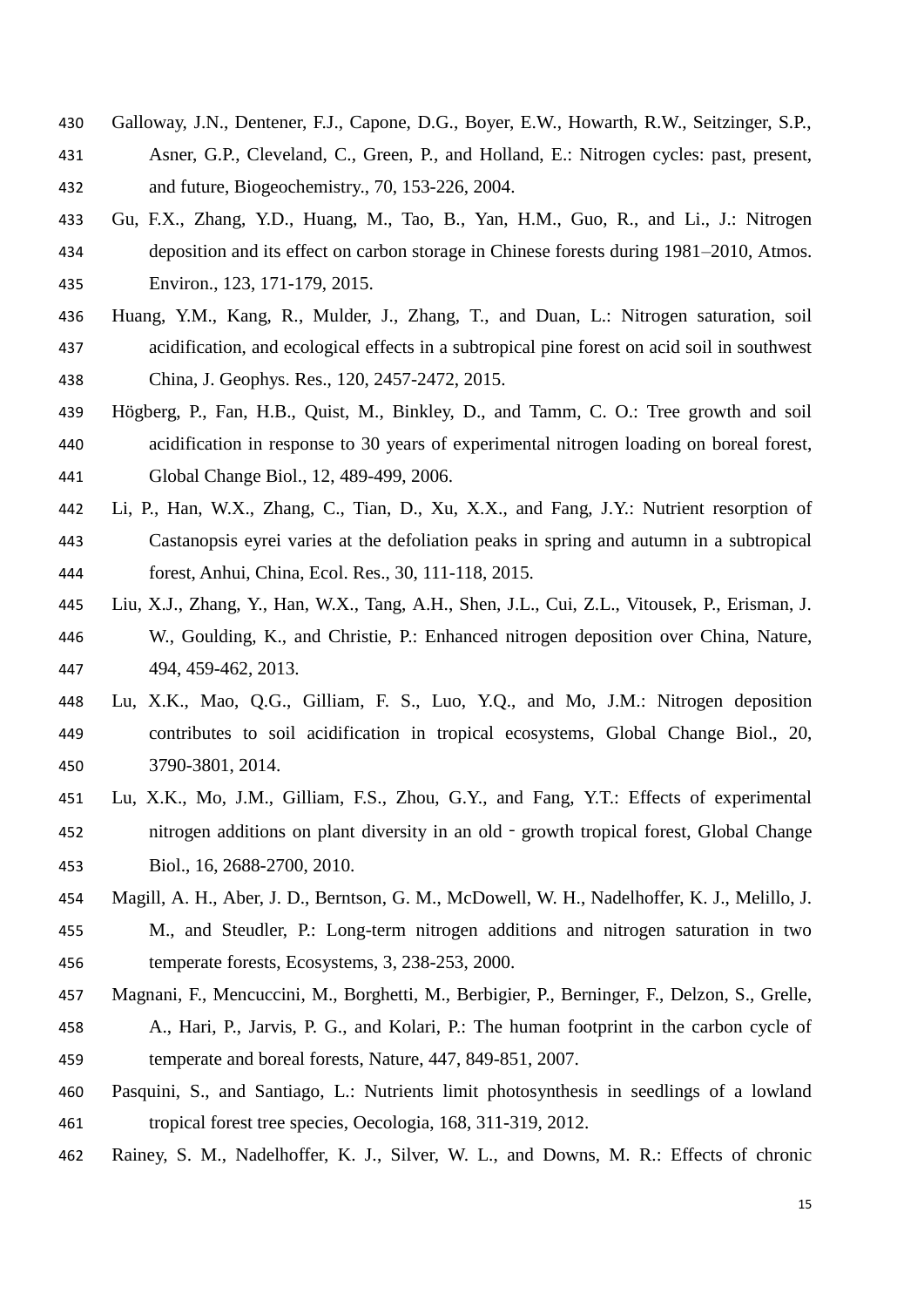- nitrogen additions on understory species in a red pine plantation, Ecol. Appl., 9, 949-957, 1999.
- Santiago, L.S., Wright, S.J., Harms, K.E., Yavitt, J.B., Korine, C., Garcia, M.N., and Turner, B.L.: Tropical tree seedling growth responses to nitrogen, phosphorus and potassium addition, J. Ecol., 100, 309-316, 2012.
- Santiago, L. S.: Nutrient limitation of eco-physiological processes in tropical trees, Trees, 29, 1291-1300, 2015.
- Santiago, L. S., and Goldstein, G.: Is Photosynthesis Nutrient Limited in Tropical Trees? Tropical tree physiology, Springer International Publishing, 299-318, 2016.
- Strengbom, J., and Nordin, A.: Commercial forest fertilization causes long-term residual effects in ground vegetation of boreal forests, For. Ecol. Manage., 256, 2175-2181, 2008.
- Thompson, W., Stocker, G.C., and Kriedemann, P.E.: Growth and photosynthetic response to light and nutrients of *flindersia brayleyana* F. Muell., a rainforest tree with broad tolerance to sun and shade, Funct Plant Boil., 15, 299-315, 1988.
- Thomas, R.Q., Canham, C.D., Weathers, K.C., and Goodale, C.L.: Increased tree carbon storage in response to nitrogen deposition in the US, Nature Geosci., 3, 13-17, 2010.
- Vitousek, P. M., and Howarth, R. W.: Nitrogen limitation on land and in the sea: how can it occur? Biogeochemistry, 13, 87-115, 1991.
- Wright, R. F., and Tietema, A.: Ecosystem response to 9 years of nitrogen addition at Sogndal, Norway, For. Ecol. Manag., 71, 133-142, 1995.
- Wright, S.J., Yavitt, J.B., Wurzburger, N., Turner, B.L., Tanner, E.V., Sayer, E.J., Santiago, L.S., Kaspari, M., Hedin, L.O., and Harms, K.E.: Potassium, phosphorus, or nitrogen limit root allocation, tree growth, or litter production in a lowland tropical forest, Ecology, 92,1616-1625, 2011.
- Wurzburger, N., and Wright, S. J.: Fine‐root responses to fertilization reveal multiple nutrient limitation in a lowland tropical forest, Ecology, 96, 2137-2146. 2015.
- Yu, G.R., Chen, Z., Piao, S.L., Peng, C.H., Ciais, P., Wang, Q.F., Li, X.R., and Zhu, X. J.:
- High carbon dioxide uptake by subtropical forest ecosystems in the East Asian monsoon region, P. Natl. Acad. Sci. USA, 111, 4910-4915, 2014.
- Zhou, G.Y., Peng, C.H., Li, Y.L., Liu, S.Z., Zhang, Q.M., Tang, X.L., Liu, J.X., Yan, J.H., Zhang, D.Q., Chu, and G.W.: A climate change-induced threat to the ecological resilience of a subtropical monsoon evergreen broad-leaved forest in Southern China,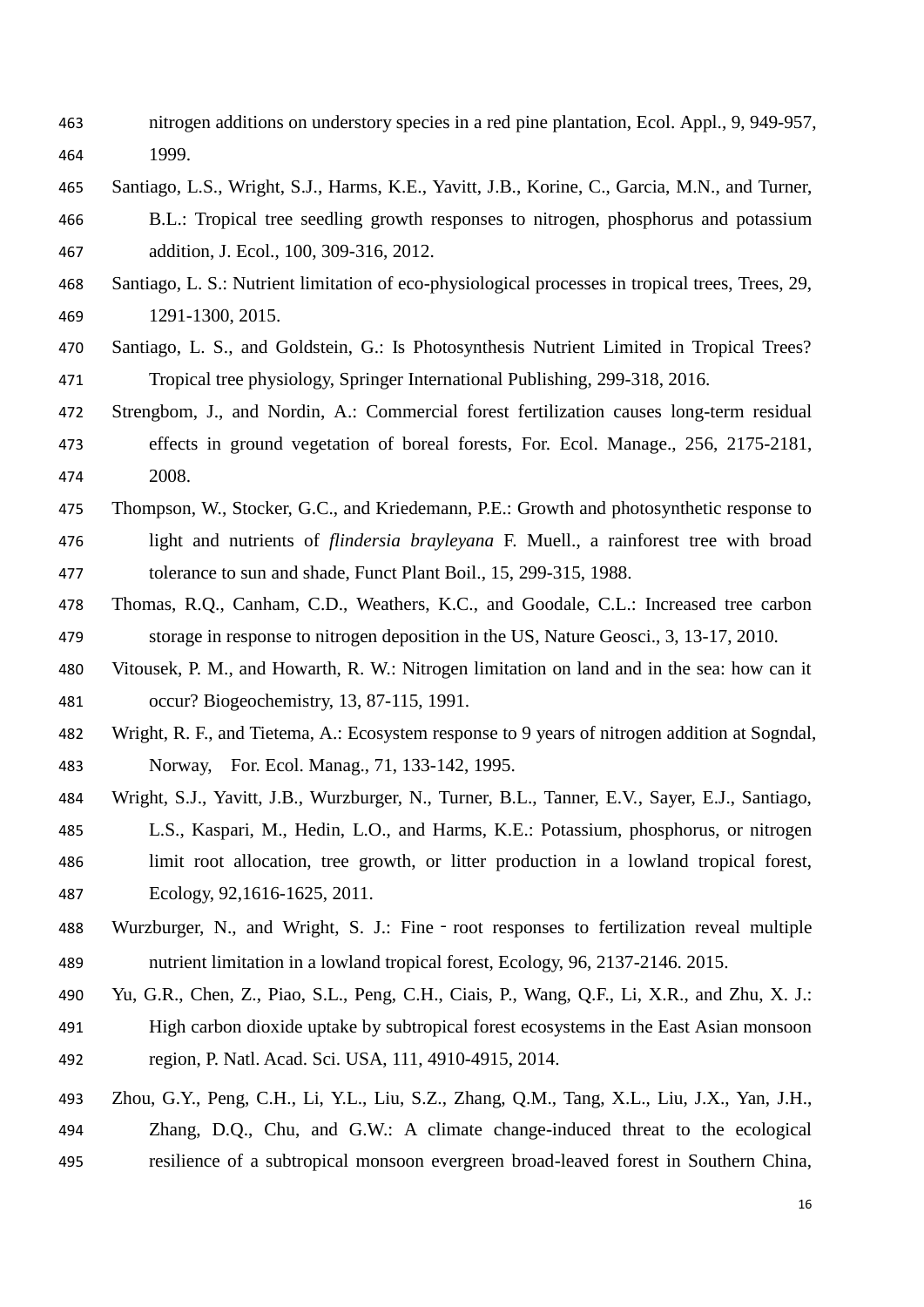Global Change Biol., 19, 1197-1210, 2013.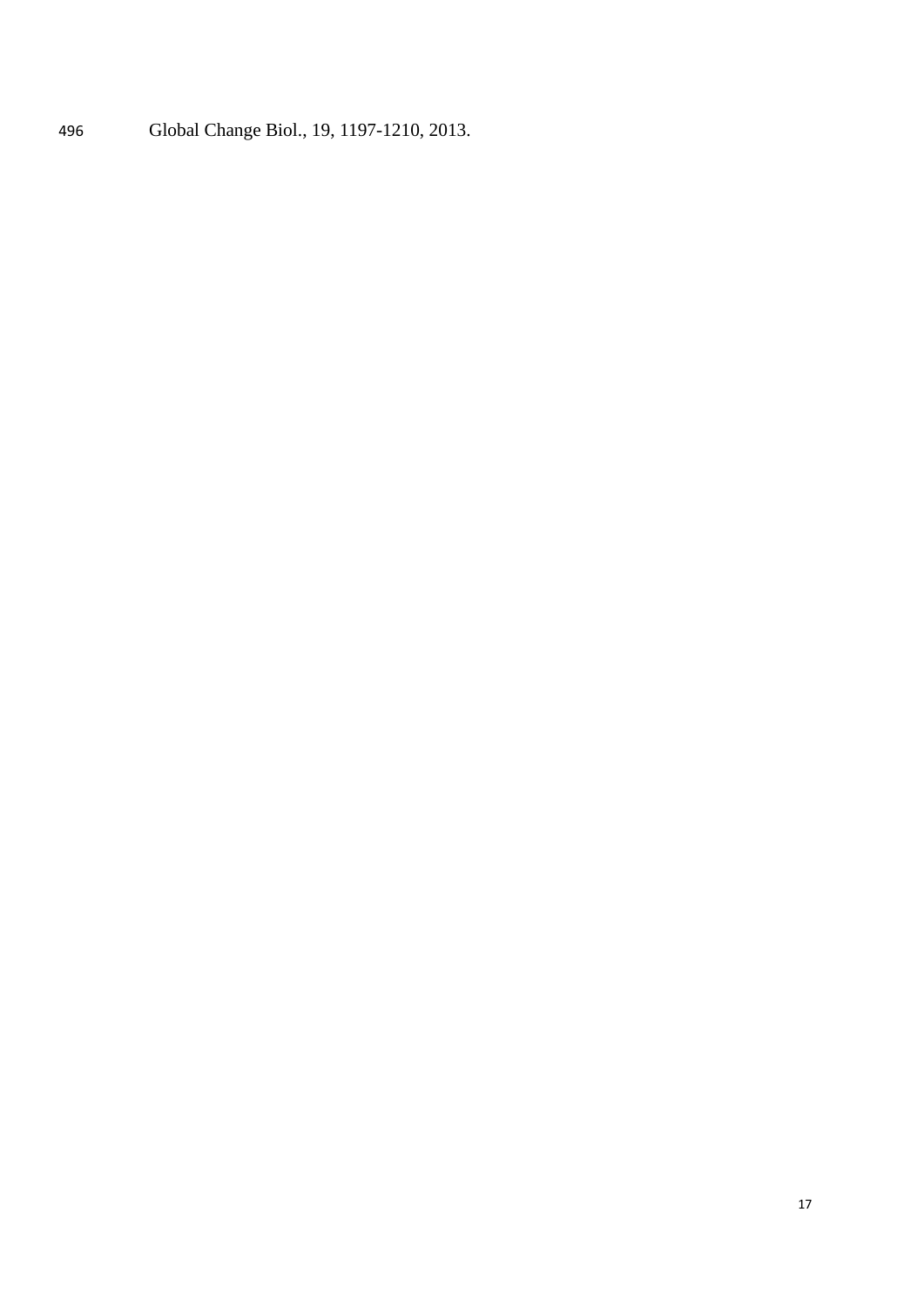497 **Table 1** Growth measurements for four plant growth forms in this study before N fertilization.

498 Numbers in the tables represent means (or mean  $\pm$  (standard error), *n*=9) of plants across all

499 plots. TBA: total basal area of trees; DBH: diameter at breast height (1.3 m); Basal diameter:

500 diameter at 10 cm above the ground.

| Growth forms            | Species              | Growth variable     |                     |                   |
|-------------------------|----------------------|---------------------|---------------------|-------------------|
|                         |                      | TBA $(m^2 ha^{-1})$ | DBH (cm)            | Height $(m)$      |
| <b>Trees</b>            | Castanopsis eyrei    | $32.5 \pm 2.7$      | $15.7 \pm 3.6$      | $11.8 \pm 2.1$    |
| Saplings                | C. eyrei             | $0.61 \pm 0.10$     | $3.81 \pm 0.04$     | $2.59 + 0.06$     |
|                         |                      | Coverage (%)        | Basal diameter (mm) | Height (cm)       |
| Shrubs &                | Cleyera japonica     | 2.89                | $9.24 \pm 5.13$     | $79.8 \pm 40.82$  |
| Seedlings               | Camellia cuspidata   | 8.60                | $7.01 \pm 0.62$     | $60.1 \pm 4.37$   |
|                         | Rhododendron ovatum  | 5.97                | $16.81 \pm 8.91$    | $167.5 \pm 65.02$ |
|                         | Eurya muricata       | 3.04                | $7.00 \pm 1.57$     | $111.0 \pm 38.16$ |
|                         | Cinnamomum japonicum | 2.85                | $4.44 \pm 1.46$     | $51.1 \pm 26.59$  |
|                         | Cinnamomum           | 5.03                | $2.77 \pm 0.64$     | $29.9 \pm 7.54$   |
|                         | Sarcandra glabra     | 2.92                | $3.60 \pm 0.11$     | $35.7 \pm 3.69$   |
| Density (shoots $m-2$ ) |                      |                     |                     |                   |
| Ferns                   | Woodwardia japonica  | $1.19 \pm 0.23$     |                     |                   |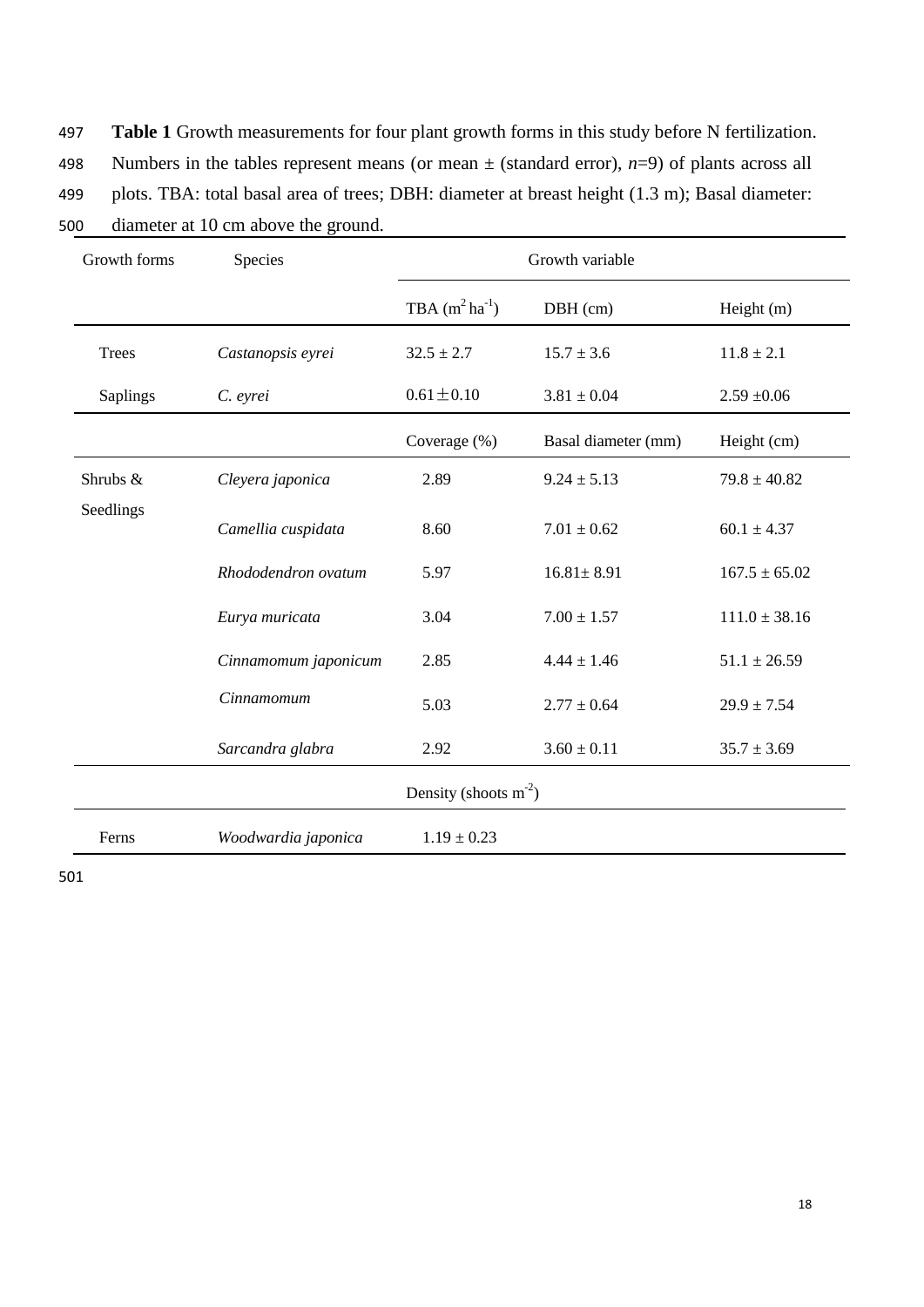**Figure** 1 Effects of N fertilization on the growth and mortality of all trees (mean  $\pm$  se). (a) Absolute basal area increase of all trees; (b) aboveground biomass increase of all trees; (c) relative growth rate of total tree basal area; and (d) the proportion of all dead trees. The proportion of dead trees was calculated using the aboveground biomass of all dead trees during the experiment divided by the total aboveground biomass of all trees in 2014. Numbers in these figures indicate the results of ANOVA. The N treatment on x-axis 508 represents three levels of N fertilization: CK (0 kg N ha<sup>-1</sup> yr<sup>-1</sup>), N50 (50 kg N ha<sup>-1</sup> yr<sup>-1</sup>) and 509 N100 (100 kg N ha<sup>-1</sup> yr<sup>-1</sup>).

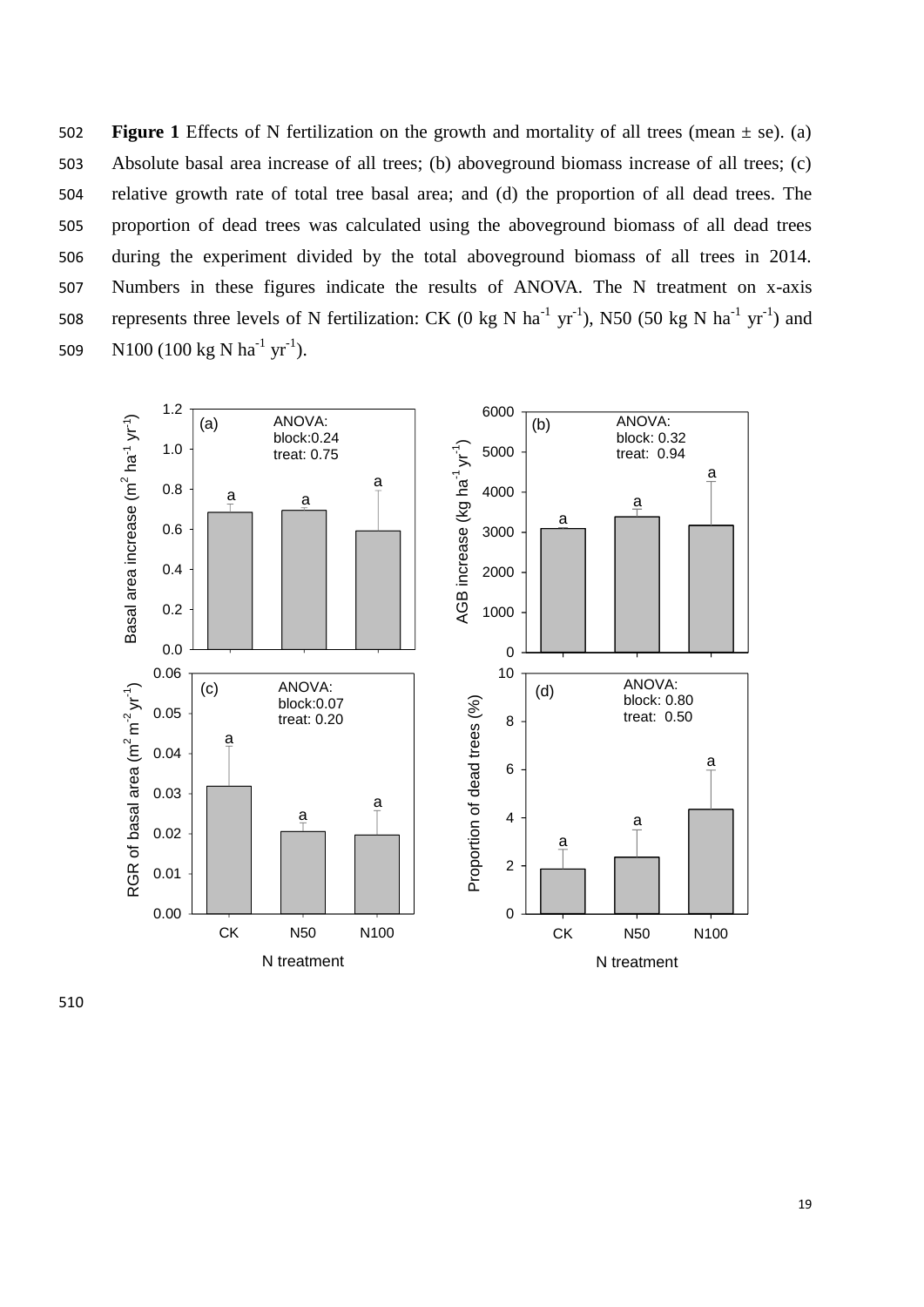511 **Figure 2** Effects of N fertilization on the growth (mean ± se) of *C. eyrei* by DBH classes 512 (5-10 cm, 10-30 cm and >30 cm). (a-c) Absolute basal area increase and (d-f) relative growth 513 increase rate of basal area. Numbers in these figures indicate the results of ANOVA. The N 514 treatment on x-axis represents three levels of N fertilization: CK (0 kg N ha<sup>-1</sup> yr<sup>-1</sup>), N50 (50 515 kg N ha<sup>-1</sup> yr<sup>-1</sup>), and N100 (100 kg N ha<sup>-1</sup> yr<sup>-1</sup>).

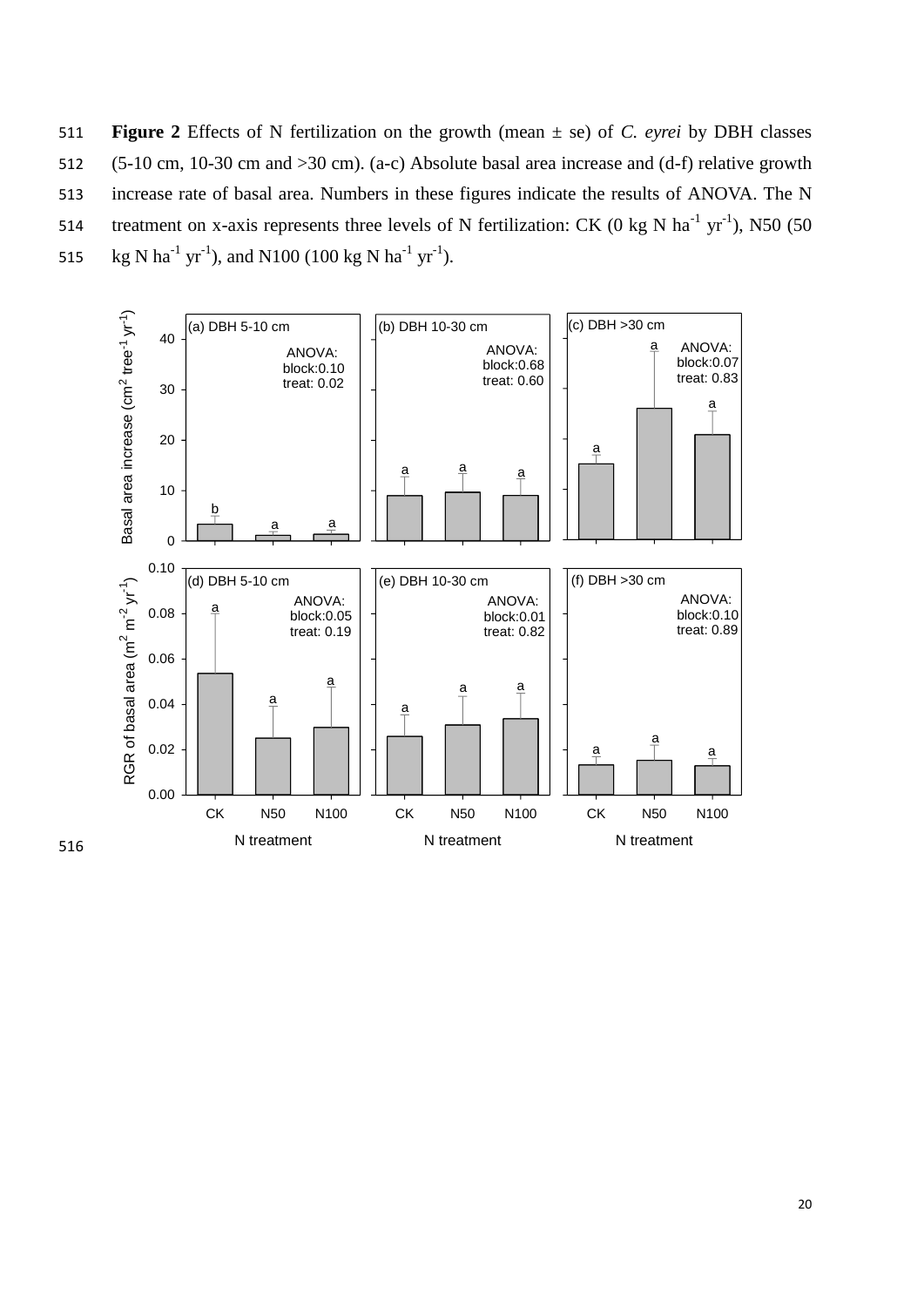**Figure 3** Effects of N fertilization on the growth of saplings (mean ± se). (a) Absolute basal area increase and (b) the relative growth rate of basal area. Numbers in these figures indicate the results of ANOVA. The N treatment on x-axis represents three levels of N fertilization: 520 CK (0 kg N ha<sup>-1</sup> yr<sup>-1</sup>), N50 (50 kg N ha<sup>-1</sup> yr<sup>-1</sup>) and N100 (100 kg N ha<sup>-1</sup> yr<sup>-1</sup>).